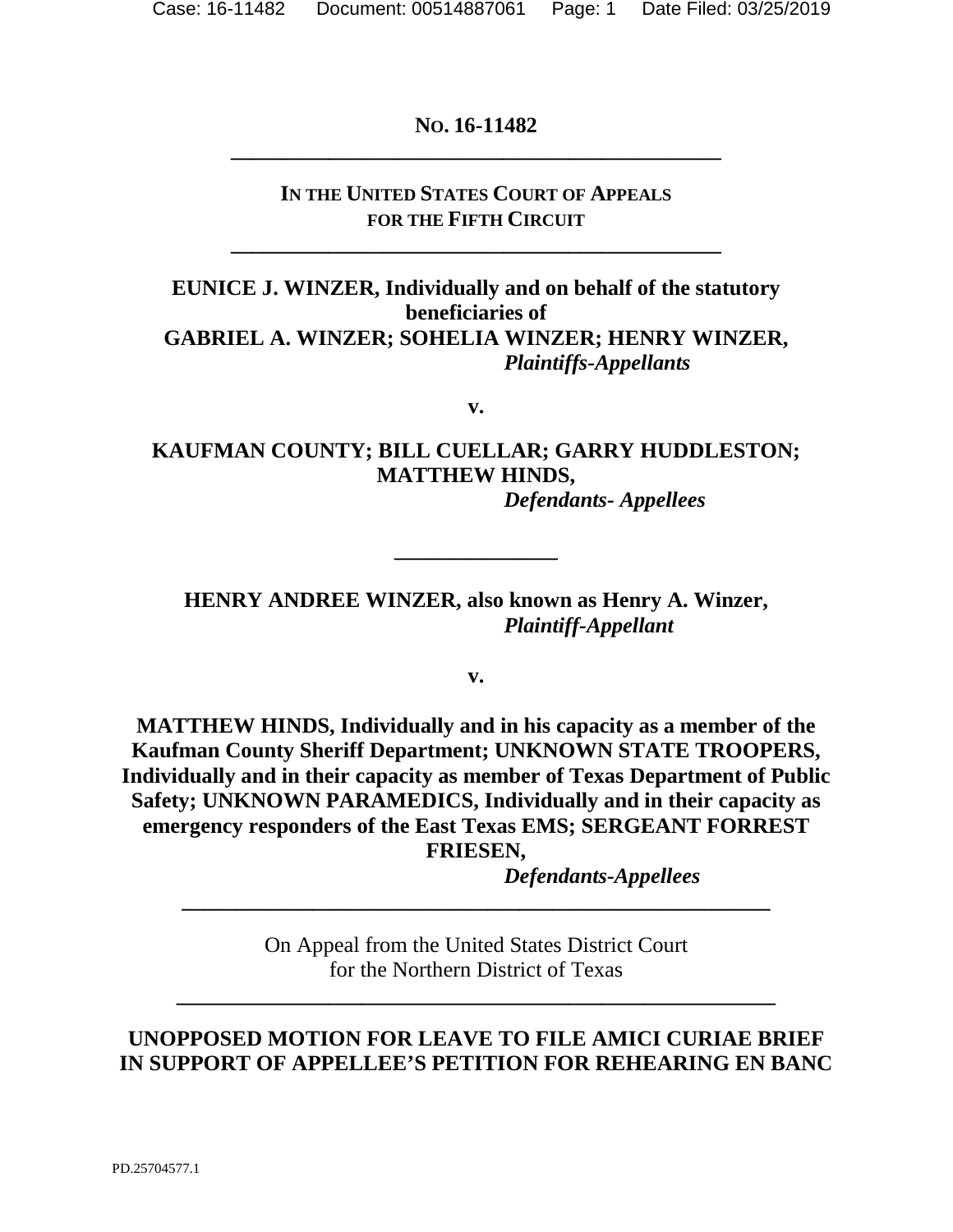The Texas Association of Counties, the Texas Municipal League, the Texas Municipal League Intergovernmental Risk Pool, the Mississippi Municipal Service Company, and the National Association of Police Organizations request leave, under Federal Rule of Appellate Procedure 29 and Fifth Circuit Rule 29, to file an amici curiae brief in support of Appellee Kaufman County's petition for rehearing en banc.

#### **AMICI CURIAE INTEREST**

All Amici Curiae represent the interests of law enforcement officers and governmental entities who employ them. Accordingly, they have a significant interest in the development of Section 1983 law.

The Texas Association of Counties is a Texas non-profit corporation with all 254 counties as members. The following associations are represented on TAC's Board of Directors: the County Judges and Commissioners Association of Texas; the North and East Texas Judges' and Commissioners' Association; the South Texas Judges' and Commissioners' Association; the West Texas Judges' and Commissioners' Association; the Texas District and County Attorneys' Association; the Sherriff's Association of Texas; the County and District Clerks' Association of Texas; the Texas Association of Tax Assessor-Collectors; the Texas County Treasurers' Association; the Justice of the Peace and Constables' Association of Texas; and the County Auditors' Association of Texas.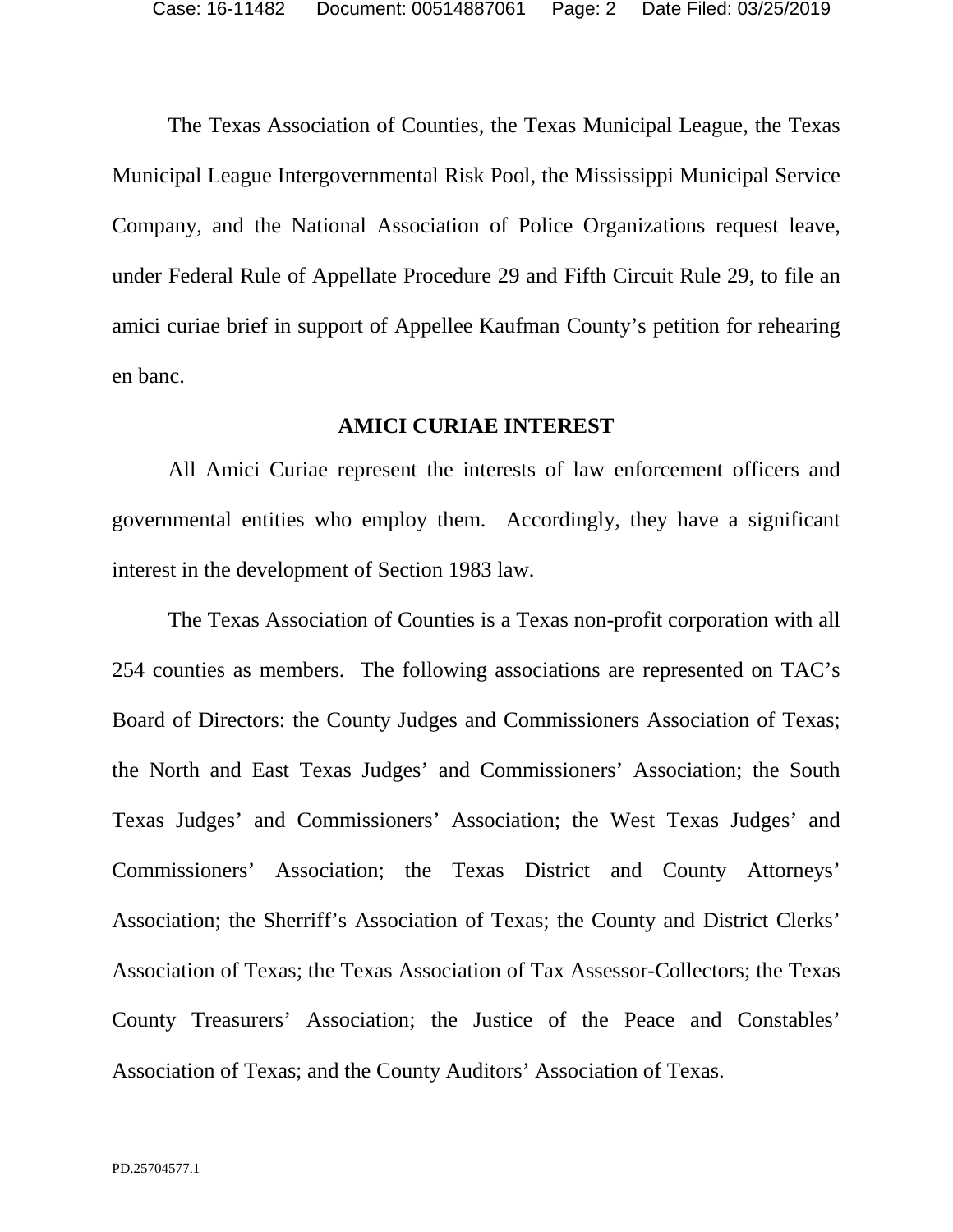The Texas Municipal League is a non-profit association of over 1,100 incorporated cities that provides legislative, legal, and educational services to its members. Over 13,000 persons, consisting of city mayors, council members, city managers, city attorneys, and department heads, are member officials of TML by virtue of their respective cities' participation. The TML legal defense program was established to monitor major litigation that affects municipalities and to file amicus briefs on behalf of its members in cases of special significance to cities and city officials.

The Texas Municipal League Intergovernmental Risk Pool is a selfinsurance risk pool created by over 2,500 participating governmental entities in the State of Texas under the provisions of the Interlocal Cooperation Act, Texas Government Code sec. 791.001, et seq. These governmental entities include municipalities and a variety of other governmental entities, including transportation authorities, utility districts, water districts, conservation districts, emergency service districts, appraisal districts, housing authorities, hospital districts, and local mental health and mental retardation authorities.

The Mississippi Municipal Service Company is a non-profit company that administers the Mississippi Municipal Liability Plan, which provides Mississippi municipalities with liability coverage, including public official and law enforcement coverage. The MMLP is funded through resources pooled together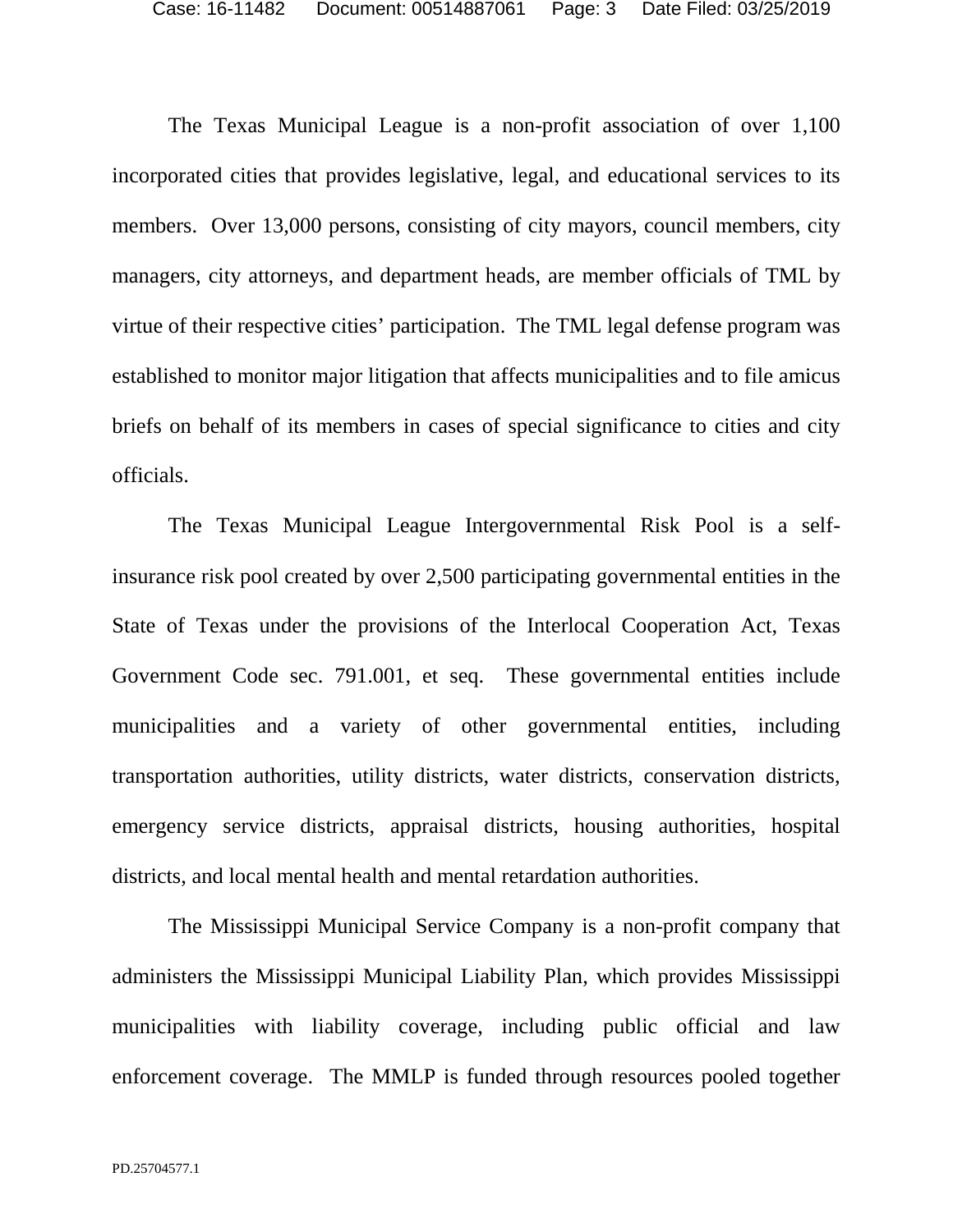by its members in order to assure their protection and defense against municipal risks.

The National Association of Police Organizations is a nationwide alliance of organizations committed to advancing the interests of law enforcement officers. Since NAPO's founding in 1978, it has become the strongest unified voice supporting law enforcement in the United States. The organization represents over 1,000 police units and associations, over 241,000 sworn officers, and more than 1000,000 citizens mutually dedicated to fair and effective law enforcement.

### **REASONS FOR AMICI CURIAE BRIEF**

A splintered Panel in this case found a Fourth Amendment violation regarding a law enforcement officer's use of force in a very dangerous situation. Amici believe that the Dissenting Judge's analysis provides the more faithful interpretation of the Constitution and thus they seek to support the County's petition for further review.

If permitted to stand, the panel opinion will negatively impact law enforcement officers and governmental employers throughout Louisiana, Mississippi, and Texas. Indeed, this case cannot be viewed in isolation. Plaintiffs and lower courts will point to the panel opinion in an effort to cite "clearly established law" sufficient to defeat qualified immunity. Plaintiffs and lower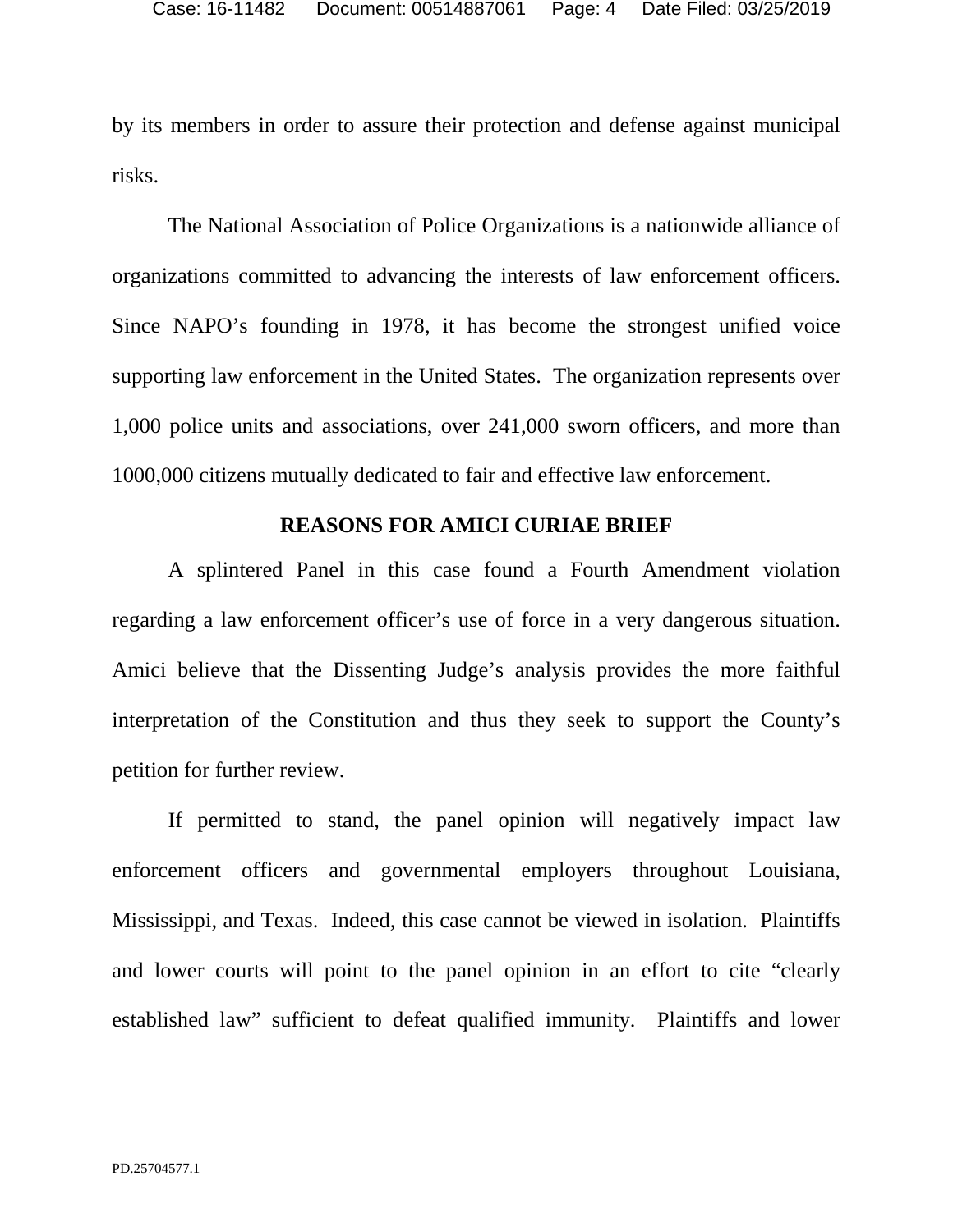courts also will utilize the panel opinion to try and impose governmental liability upon municipalities and counties.

Amici seek not to address factual issues but instead to address when a law enforcement officer's use of deadly force is constitutionally "reasonable." The parties in this case do not object to Amici being provided leave to file the attached proposed brief.

### **CONCLUSION**

For these reasons, and the reasons addressed more specifically in the attached proposed brief, Amici seek leave to file their brief in support of Appellants.

Dated: March 25, 2019.

Respectfully submitted,

By: /s/ G. Todd Butler G. Todd Butler, MB #102907 PHELPS DUNBAR LLP 4270 I-55 North Jackson, Mississippi 39211-6391 P.O. Box 16114 Jackson, Mississippi 39236-6114 Telephone: (601) 352-2300 Telecopier: (601) 360-9777

*Counsel for Amici Curiae*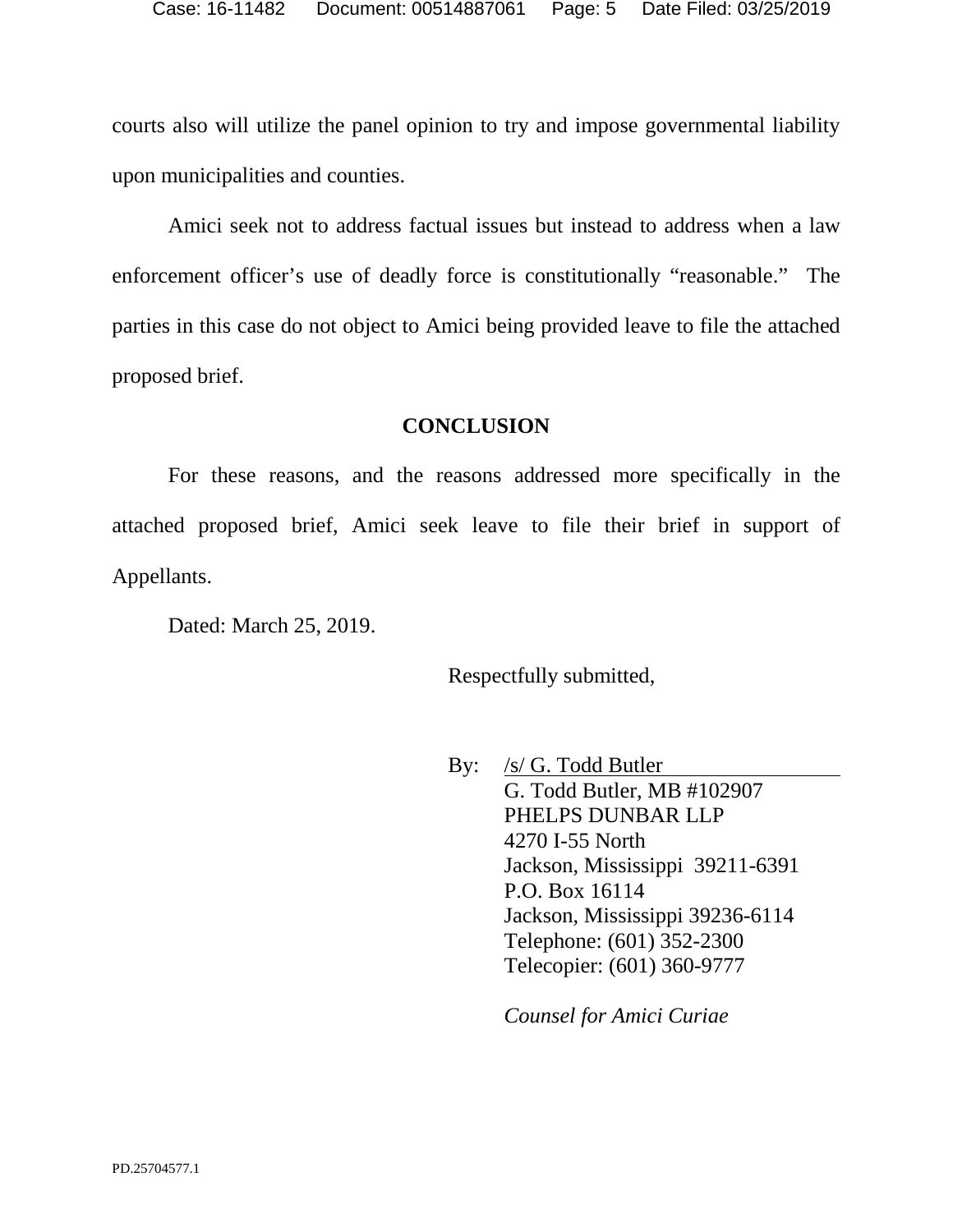Case: 16-11482 Document: 00514887061 Page: 6 Date Filed: 03/25/2019

## **CERTIFICATE OF CONFERENCE**

On March 25, 2019, counsel for Plaintiffs-Appellants informed undersigned

counsel that this motion would not be opposed.

Respectfully Submitted,

BY: /s/ G. Todd Butler G. TODD BULTER

Dated: March 25, 2019.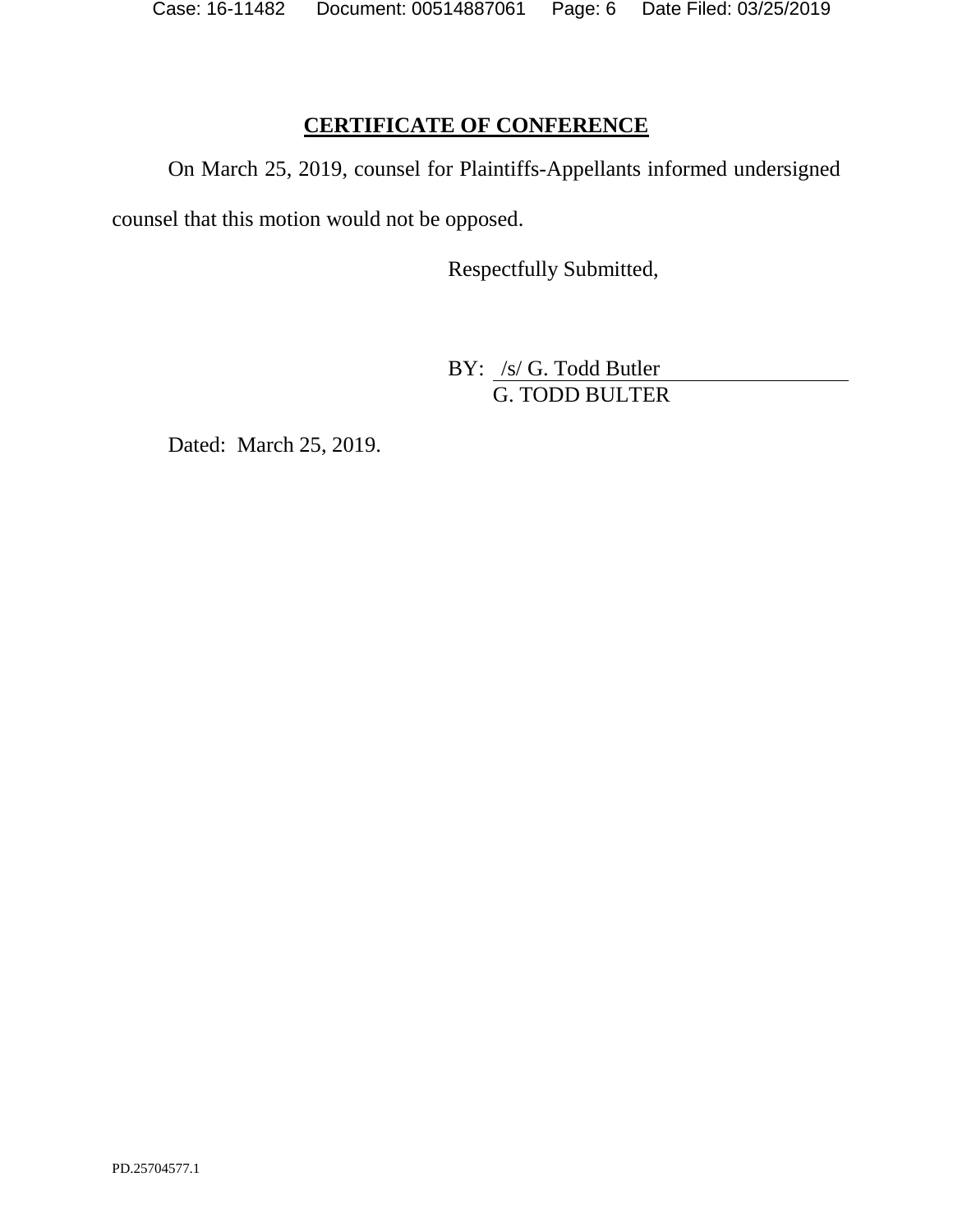## **CERTIFICATE OF COMPLIANCE WITH TYPE-VOLUME LIMITATION, TYPEFACE REQUIREMENTS AND TYPE STYLE REQUIREMENTS**

1. This motion complies with the type-volume limitation of Fed R. App. P. 27(d)(2)(A) because, excluding the parts of the motion exempted by Fed. R. App. P. 32(f), it contains 676 words.

2. This motion complies with the typeface requirements of Fed. R. App.

P. 32(a)(5) and the type style requirements of Fed. R. App. P. 32(a)(6) because it

has been prepared in proportionally-spaced typeface, including serifs, using Word,

in Times New Roman 14-point font.

Respectfully Submitted,

BY: /s/ G. Todd Butler G. TODD BULTER

Dated: March 25, 2019.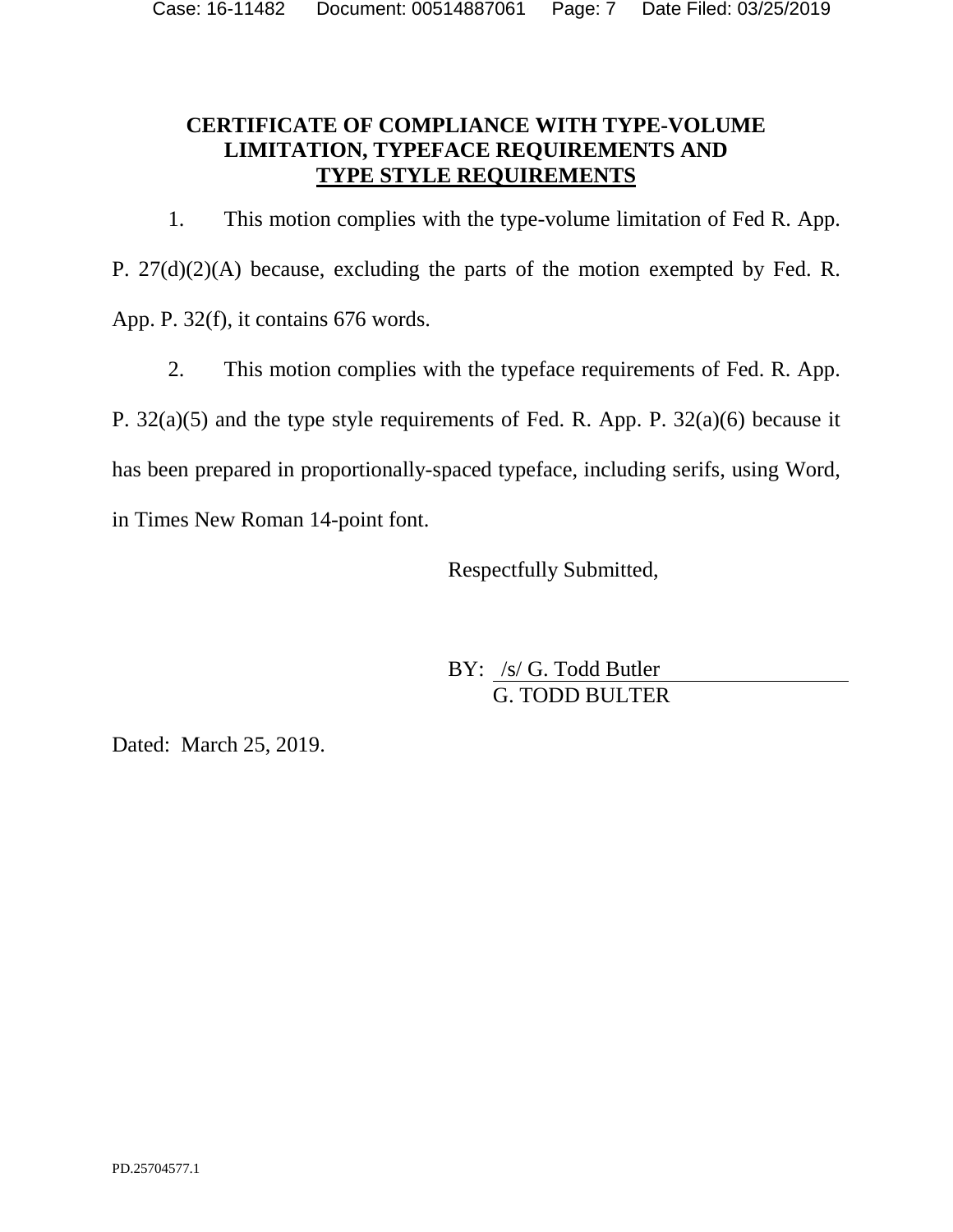## **CERTIFICATE OF SERVICE**

I, G. Todd Butler, certify that I electronically filed this brief with the Clerk of the Court, using the electronic filing system, which sent notification of such filing to all counsel of record:

Dated: March 25, 2019.

/s/ G. Todd Butler G. Todd Butler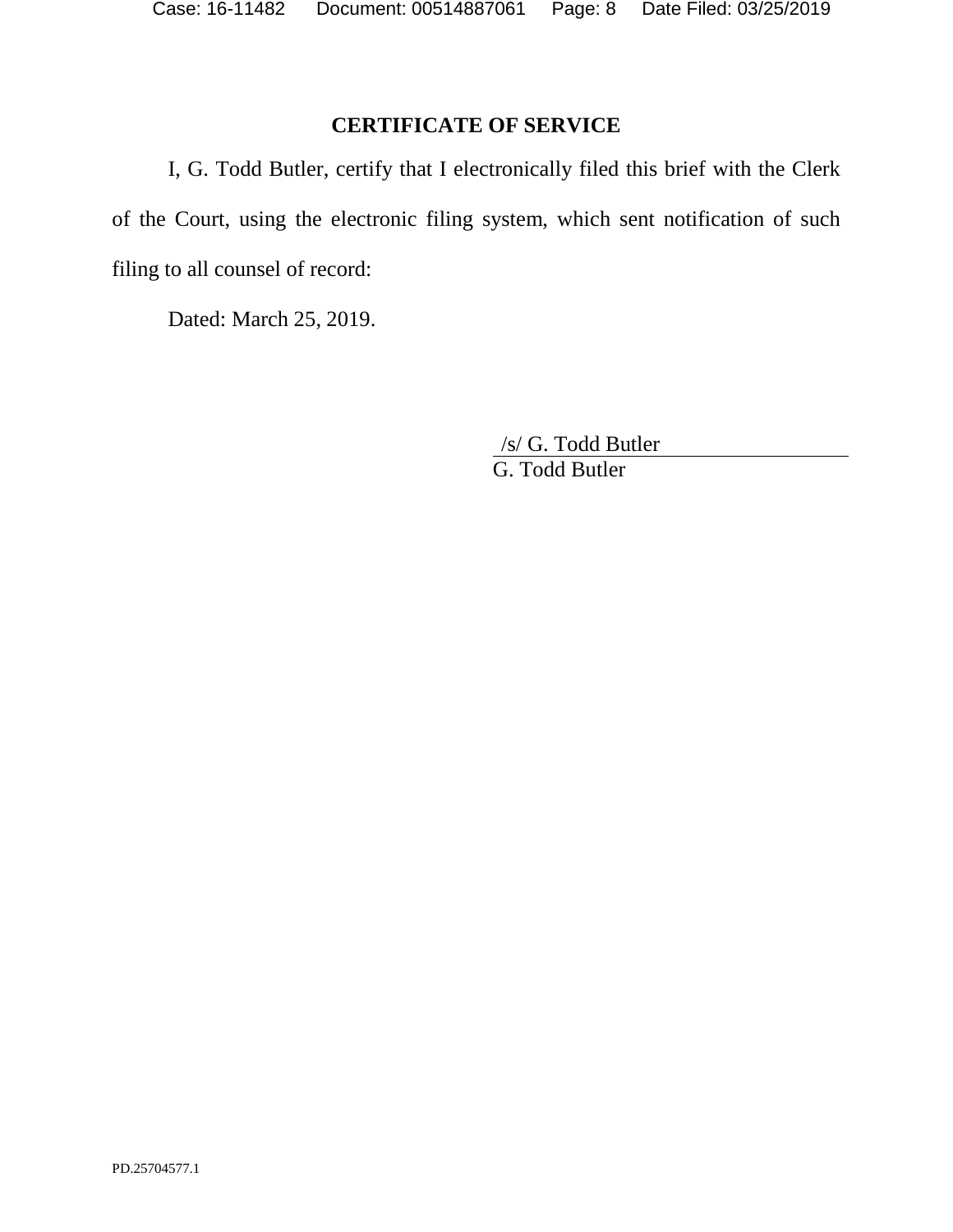**NO. 16-11482 \_\_\_\_\_\_\_\_\_\_\_\_\_\_\_\_\_\_\_\_\_\_\_\_\_\_\_\_\_\_\_\_\_\_\_\_\_\_\_\_\_\_\_\_\_** 

#### **IN THE UNITED STATES COURT OF APPEALS FOR THE FIFTH CIRCUIT**

**\_\_\_\_\_\_\_\_\_\_\_\_\_\_\_\_\_\_\_\_\_\_\_\_\_\_\_\_\_\_\_\_\_\_\_\_\_\_\_\_\_\_\_\_\_** 

**EUNICE J. WINZER, Individually and on behalf of the statutory beneficiaries of GABRIEL A. WINZER; SOHELIA WINZER; HENRY WINZER,**  *Plaintiffs-Appellants* 

**v.** 

#### **KAUFMAN COUNTY; BILL CUELLAR; GARRY HUDDLESTON; MATTHEW HINDS,**  *Defendants- Appellees*

**HENRY ANDREE WINZER, also known as Henry A. Winzer,**  *Plaintiff-Appellant* 

**\_\_\_\_\_\_\_\_\_\_\_\_\_\_\_** 

**v.** 

**MATTHEW HINDS, Individually and in his capacity as a member of the Kaufman County Sheriff Department; UNKNOWN STATE TROOPERS, Individually and in their capacity as member of Texas Department of Public Safety; UNKOWN PARAMEDICS, Individually and in their capacity as emergency responders of the East Texas EMS; SERGEANT FORREST FRIESEN,** 

*Defendants-Appellees* 

Appeal from the United States District Court for the Northern District of Texas

**\_\_\_\_\_\_\_\_\_\_\_\_\_\_\_\_\_\_\_\_\_\_\_\_\_\_\_\_\_\_\_\_\_\_\_\_\_\_\_\_\_\_\_\_\_\_\_\_\_\_\_\_\_\_\_** 

**\_\_\_\_\_\_\_\_\_\_\_\_\_\_\_\_\_\_\_\_\_\_\_\_\_\_\_\_\_\_\_\_\_\_\_\_\_\_\_\_\_\_\_\_\_\_\_\_\_\_\_\_\_\_** 

AMICUS CURIAE BRIEF OF TEXAS ASSOCIATION OF COUNTIES; TEXAS MUNICIPAL LEAGUE; TEXAS MUNICIPAL LEAGUE INTERGOVERNMENTAL RISK POOL; MISSISSIPPI MUNICIPAL SERVICE COMPANY; AND NATIONAL ASSOCIATION OF POLICE ORGANIZATIONS IN SUPPORT OF APPELLEE'S PETITION FOR REHEARING EN BANC

**\_\_\_\_\_\_\_\_\_\_\_\_\_\_\_\_\_\_\_\_\_\_\_\_\_\_\_\_\_\_\_\_\_\_\_\_\_\_\_\_\_\_\_\_\_\_\_\_\_\_\_\_\_\_\_** 

G. Todd Butler PHELPS DUNBAR LLP 4270 I-55 North Jackson, Mississippi 39211-6391 P.O. Box 16114

Jackson, Mississippi 39236-6114 Telephone: (601) 352-2300 Telecopier: (601) 360-9777

*Attorney for Amici Curiae*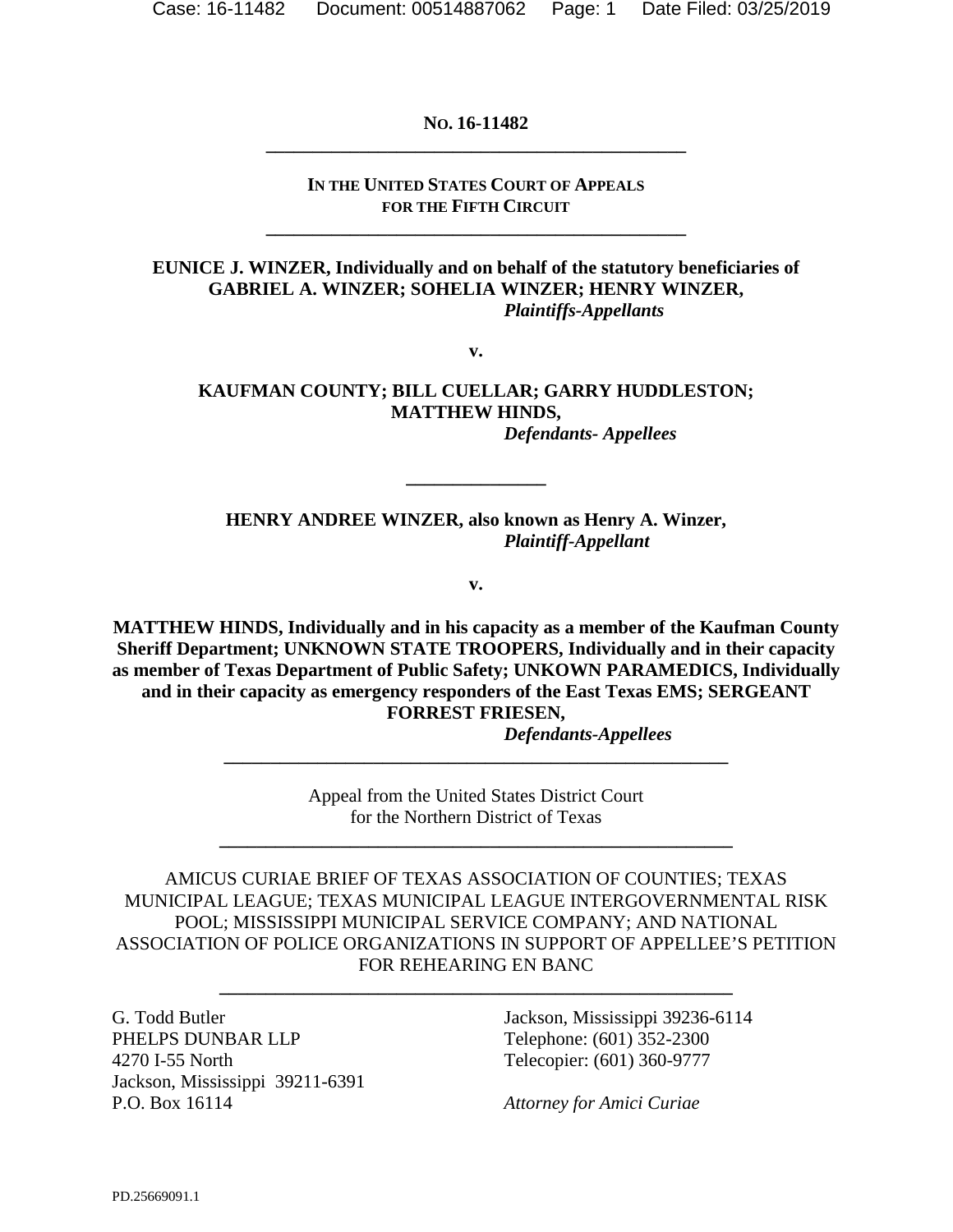Case: 16-11482 Document: 00514887062 Page: 2 Date Filed: 03/25/2019

### **CERTIFICATE OF INTERESTED PERSONS**

<span id="page-9-0"></span>So that the judges of this Court may evaluate possible disqualification or recusal, the undersigned counsel of record certifies that the following persons and entities have an interest in the outcome of this case, in addition to the persons and entities previously identified by the parties:

- A. Amici Curiae:
	- 1. Texas Association of Counties;
	- 2. Texas Municipal League;
	- 3. Texas Municipal League Intergovernmental Risk Pool;
	- 4. Mississippi Municipal Service Company; and
	- 5. National Association of Police Organizations.

B. Phelps Dunbar, LLP and G. Todd Butler, counsel for Amici Curiae SO CERTIFIED, this the  $25<sup>th</sup>$  day of March, 2019.

> /s/ G. Todd Butler Counsel for Amici Curiae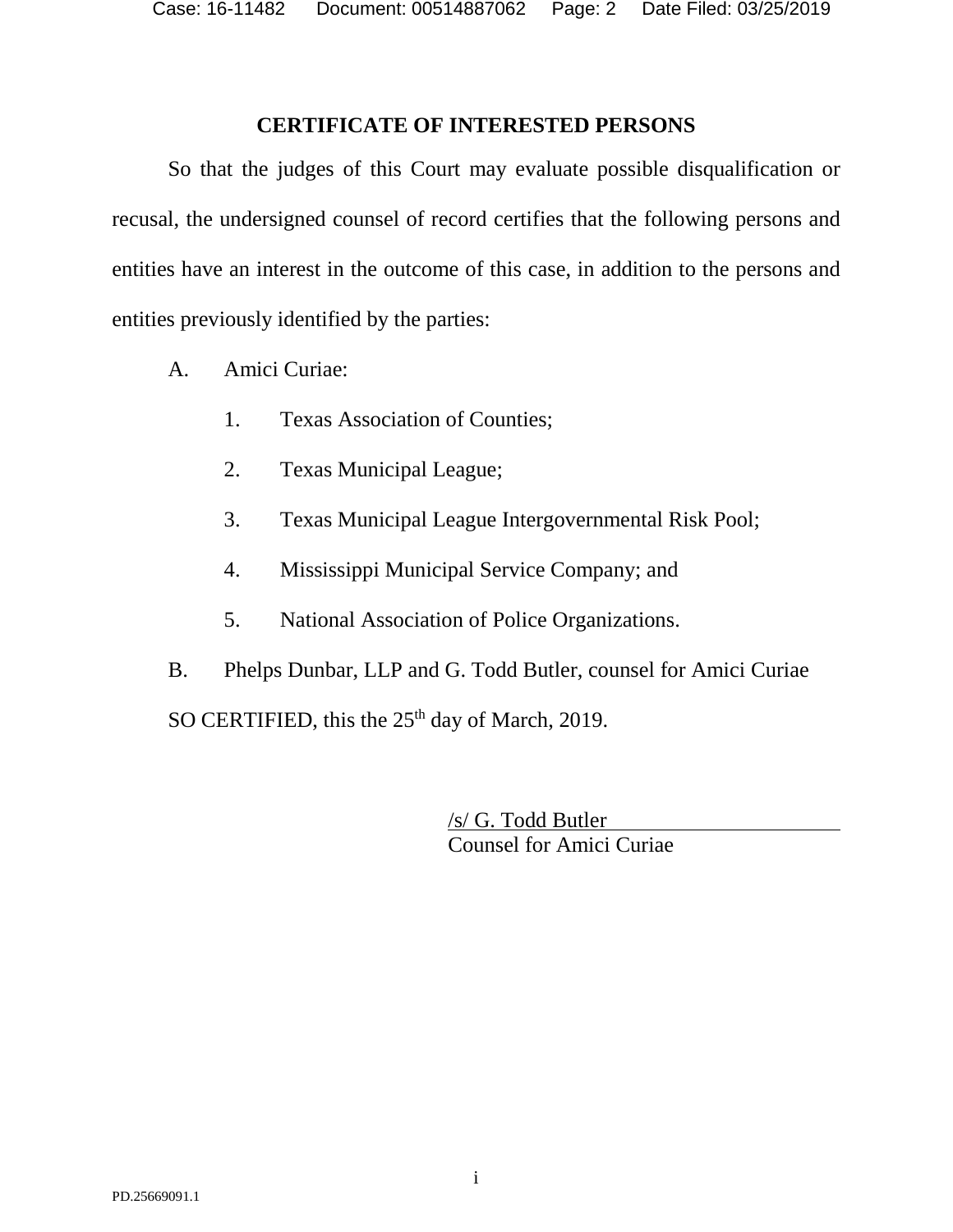# **TABLE OF CONTENTS**

## **Page**

|                | AMICI CURIAE HAVE SUBSTANTIAL INTERESTS IN THIS                                          |  |
|----------------|------------------------------------------------------------------------------------------|--|
|                | NO PARTY'S COUNSEL AUTHORED OR PAID FOR THIS                                             |  |
|                |                                                                                          |  |
| $\mathbf{I}$ . | Judge Clement's dissent correctly analyzed the Fourth                                    |  |
| II.            | If permitted to stand, this precedent will create problems in the                        |  |
| Ш.             | The Supreme Court has signaled that the type of error made in                            |  |
| IV.            | At a minimum, this Court should stay consideration of the                                |  |
|                |                                                                                          |  |
|                | CERTIFICATE OF COMPLIANCE WITH TYPE-VOLUME<br>LIMITATION, TYPEFACE REQUIREMENTS AND TYPE |  |
|                |                                                                                          |  |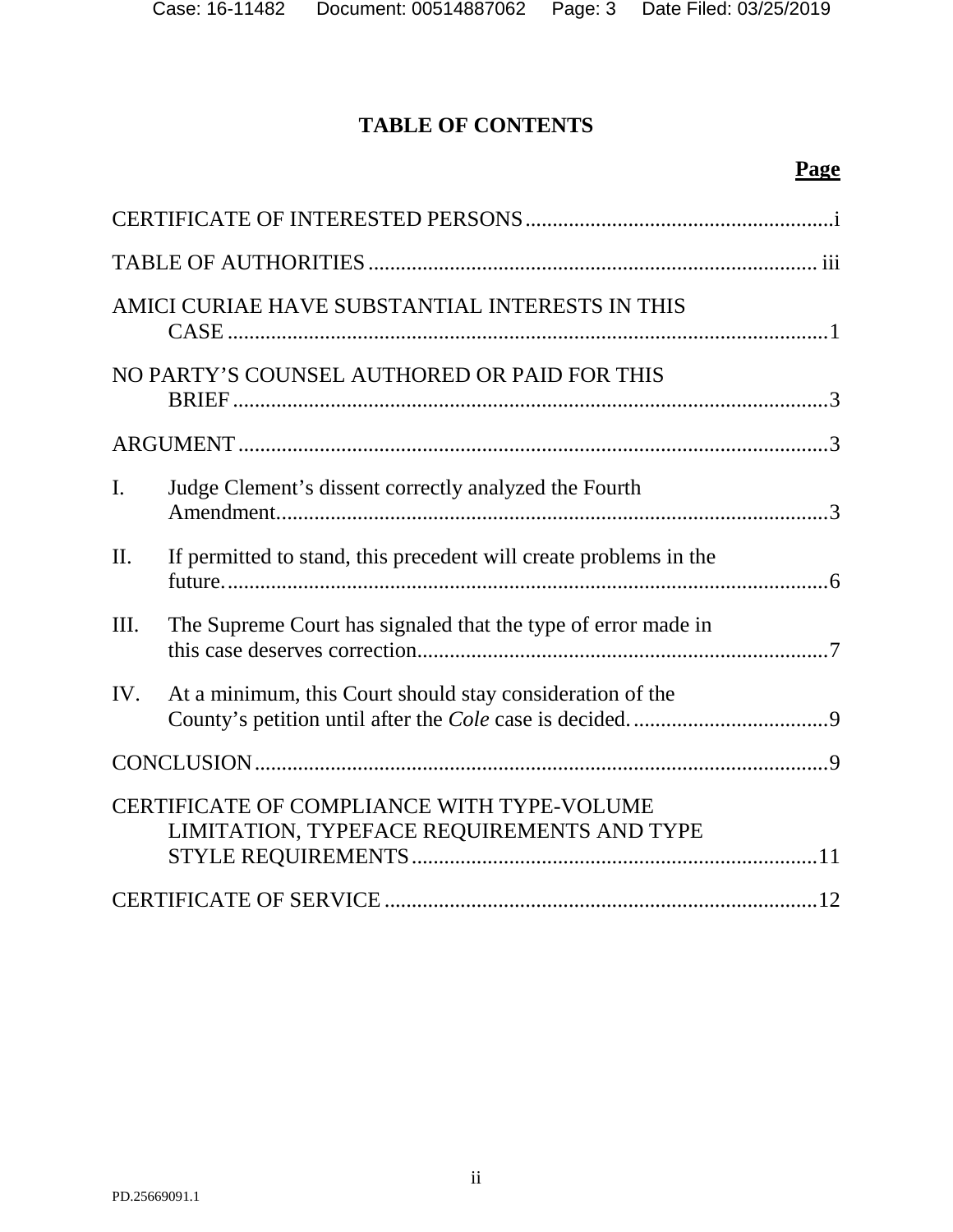# **TABLE OF AUTHORITIES**

# **Page(s)**

### <span id="page-11-0"></span>**Cases**

| Allen v. Muskogee,                         |
|--------------------------------------------|
| Alvarez v. City of Brownsville,            |
| Ashcroft v. al-Kidd,                       |
| Bell v. Irwin,                             |
| Brinegar v. United States,                 |
| Carroll v. Carman,                         |
| City & County of San Francisco v. Sheehan, |
| City of Escondido v. Emmons,               |
| Cole v. Carson,                            |
| District of Columbia v. Wesby,             |
| Hein v. North Carolina,                    |
| Kisela v. Hughes,                          |
| Messerschmidt v. Millender,                |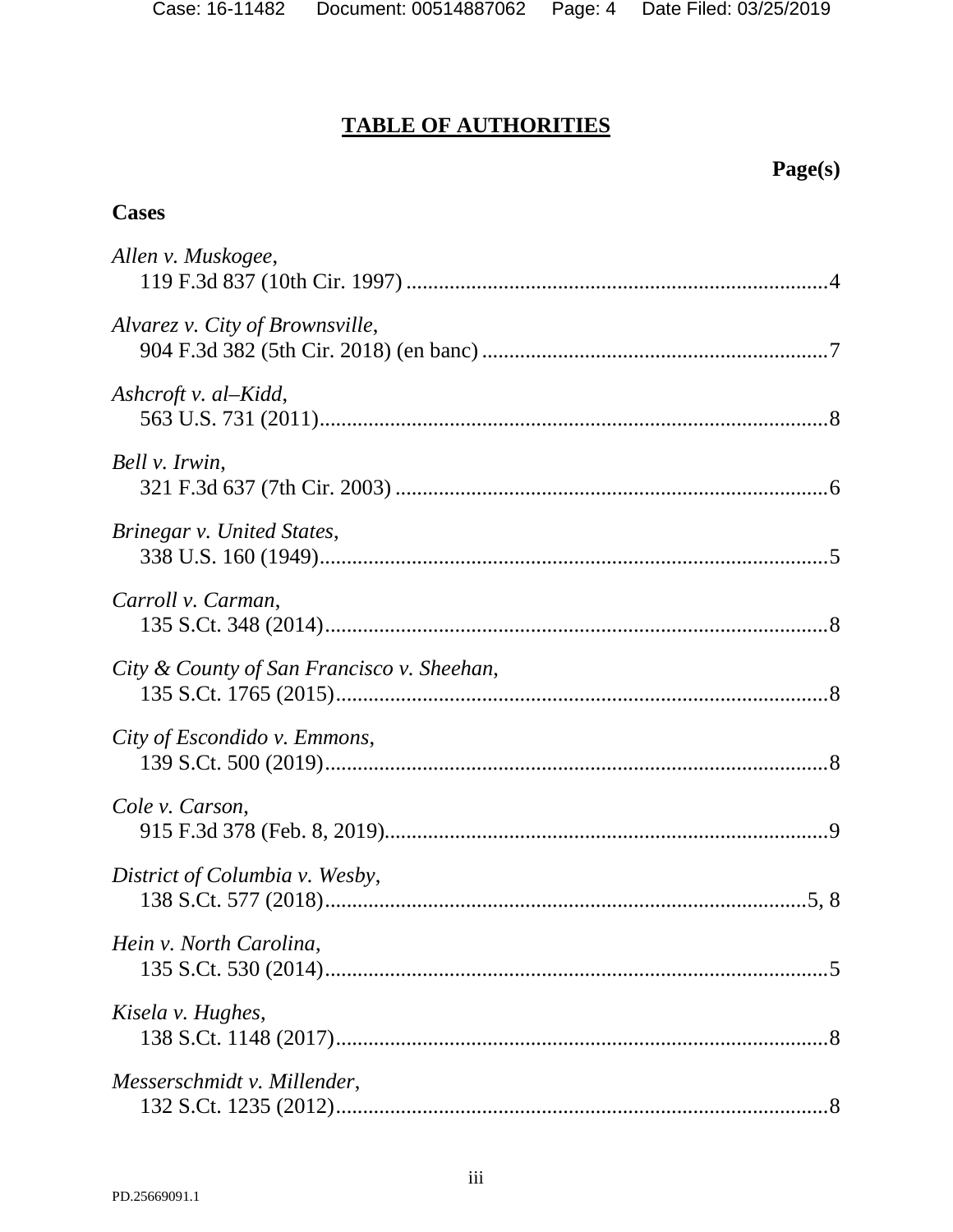| Morgan v. Swanson,                                               |  |  |
|------------------------------------------------------------------|--|--|
| Mullenix v. Luna,                                                |  |  |
| Nichols v. United States,                                        |  |  |
| Pearson v. Callahan,                                             |  |  |
| Plumhoff v. Rickard,                                             |  |  |
| Reichle v. Howards,                                              |  |  |
| Ryburn v. Huff,                                                  |  |  |
| Stanton v. Sims,                                                 |  |  |
| Taylor v. Barkes,                                                |  |  |
| Tennessee v. Garner,                                             |  |  |
| Wesby v. District of Columbia,                                   |  |  |
| White v. Pauly,                                                  |  |  |
| Wood v. Moss,                                                    |  |  |
| <b>Other Authorities</b>                                         |  |  |
| William Baude, Is Qualified Immunity Unlawful?, 106 CAL. L. REV. |  |  |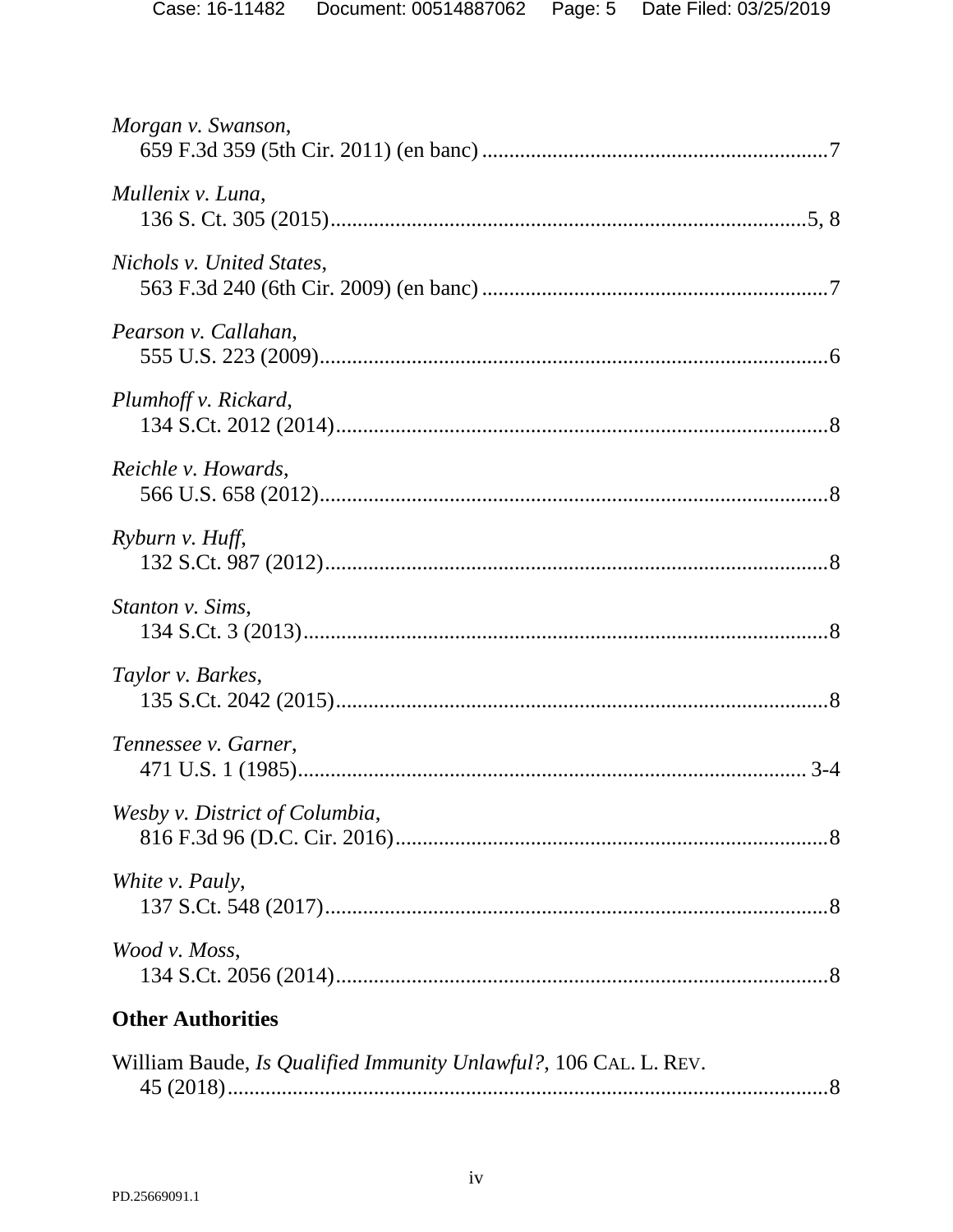#### <span id="page-13-0"></span>**AMICI CURIAE HAVE SUBSTANTIAL INTERESTS IN THIS CASE**

This case involves when a law enforcement officer and governmental employer can be held civilly liable for actions taken during the line of duty. Because all Amici Curiae represent the interests of such individuals and entities, they have a significant interest in the outcome of this case, as it may be used as precedent in the future. Various Amici listed below are also Amici in the pending consolidated case of *Cole v. Carson*, Case Nos. 14-10228 & 15-10045, which is under consideration by the en banc Court. This case and the *Cole* case are similar.

The Texas Association of Counties is a Texas non-profit corporation with all 254 counties as members. The following associations are represented on TAC's Board of Directors: the County Judges and Commissioners Association of Texas; the North and East Texas Judges' and Commissioners' Association; the South Texas Judges' and Commissioners' Association; the West Texas Judges' and Commissioners' Association; the Texas District and County Attorneys' Association; the Sherriff's Association of Texas; the County and District Clerks' Association of Texas; the Texas Association of Tax Assessor-Collectors; the Texas County Treasurers' Association; the Justice of the Peace and Constables' Association of Texas; and the County Auditors' Association of Texas.

The Texas Municipal League is a non-profit association of over 1,100 incorporated cities that provides legislative, legal, and educational services to its

1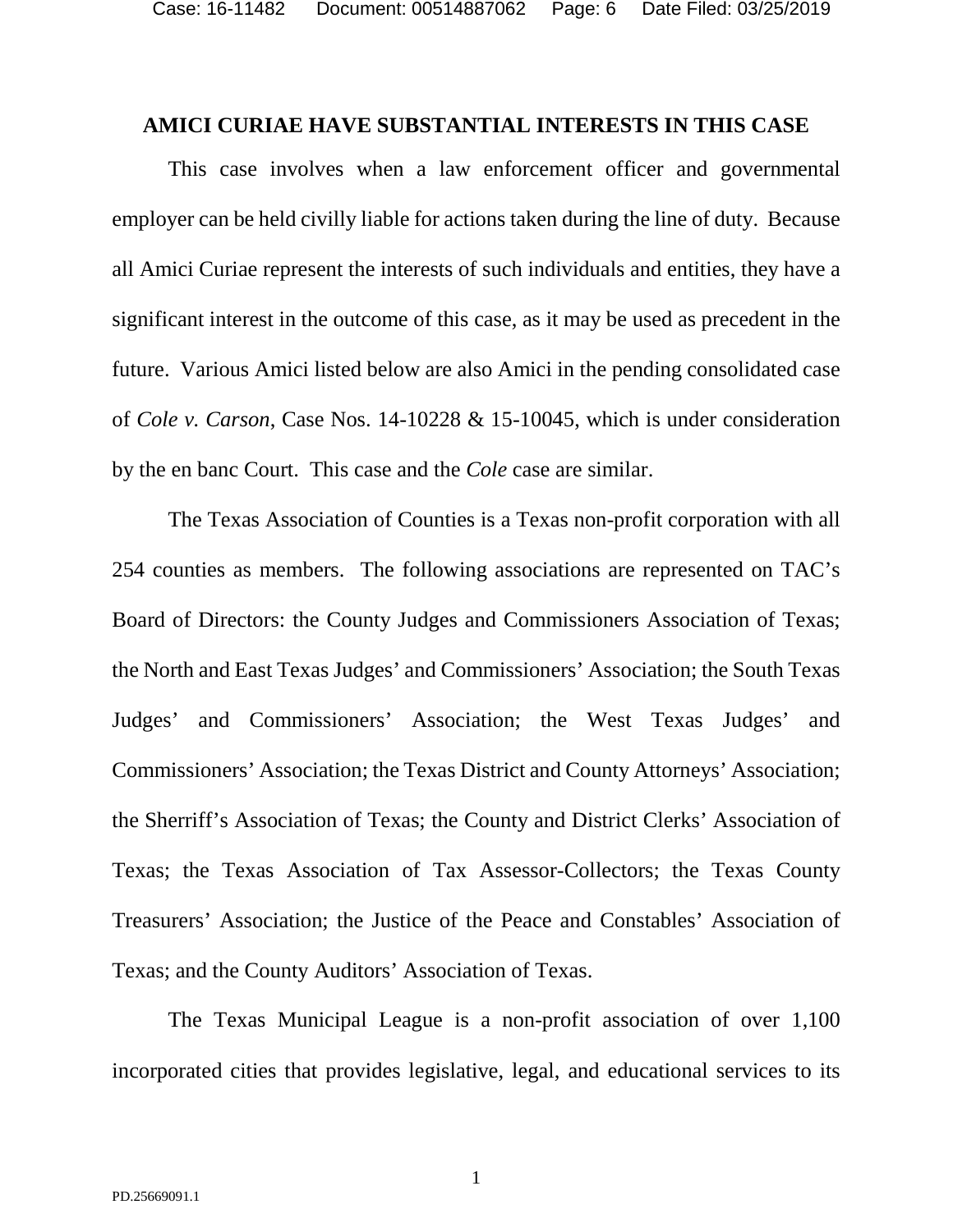members. Over 13,000 persons, consisting of city mayors, council members, city managers, city attorneys, and department heads, are member officials of TML by virtue of their respective cities' participation. The TML legal defense program was established to monitor major litigation that affects municipalities and to file amicus briefs on behalf of its members in cases of special significance to cities and city officials.

The Texas Municipal League Intergovernmental Risk Pool is a self-insurance risk pool created by over 2,500 participating governmental entities in the State of Texas under the provisions of the Interlocal Cooperation Act, Texas Government Code sec. 791.001, et seq. These governmental entities include municipalities and a variety of other governmental entities, including transportation authorities, utility districts, water districts, conservation districts, emergency service districts, appraisal districts, housing authorities, hospital districts, and local mental health and mental retardation authorities.

The Mississippi Municipal Service Company is a non-profit company that administers the Mississippi Municipal Liability Plan, which provides Mississippi municipalities with liability coverage, including public official and law enforcement coverage. The MMLP is funded through resources pooled together by its members in order to assure their protection and defense against municipal risks.

2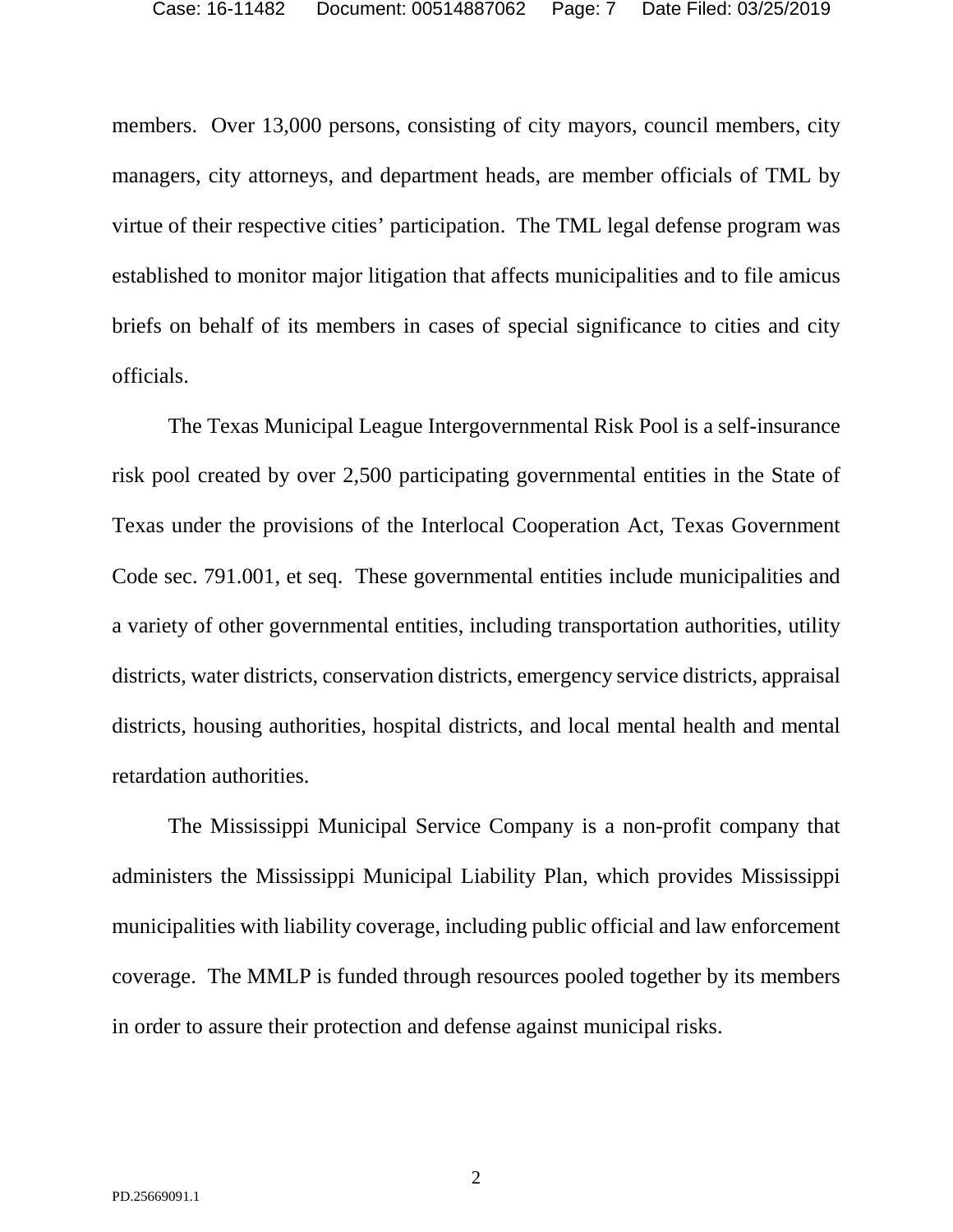The National Association of Police Organizations is a nationwide alliance of organizations committed to advancing the interests of law enforcement officers. Since NAPO's founding in 1978, it has become the strongest unified voice supporting law enforcement in the United States. The organization represents over 1,000 police units and associations, over 241,000 sworn officers, and more than 100,000 citizens mutually dedicated to fair and effective law enforcement.

### <span id="page-15-0"></span>**NO PARTY'S COUNSEL AUTHORED OR PAID FOR THIS BRIEF**

No party or party's counsel authored this brief or contributed money to this brief. The brief instead was paid for by Amici Curiae and authored by their counsel.

### **ARGUMENT**

<span id="page-15-1"></span>Over a dissent, two members of this Court held that a police officer violated the Fourth Amendment when, after being shot at, he responded with fire at an individual with a toy gun who proceeded towards him while disobeying law enforcement commands. *See* Panel Op. *generally*. The Panel Majority is wrong about Fourth Amendment law and has created a precedent that will negatively impact other police officers and governmental entities moving forward. The en banc Court should intervene.

### <span id="page-15-2"></span>**I. Judge Clement's dissent correctly analyzed the Fourth Amendment.**

<span id="page-15-3"></span>The watchword of the Fourth Amendment is "reasonableness." So the constitutional question is whether, under the circumstances, Officer Hinds acted reasonably by resorting to the use of deadly force. *See Tennessee v. Garner*, 471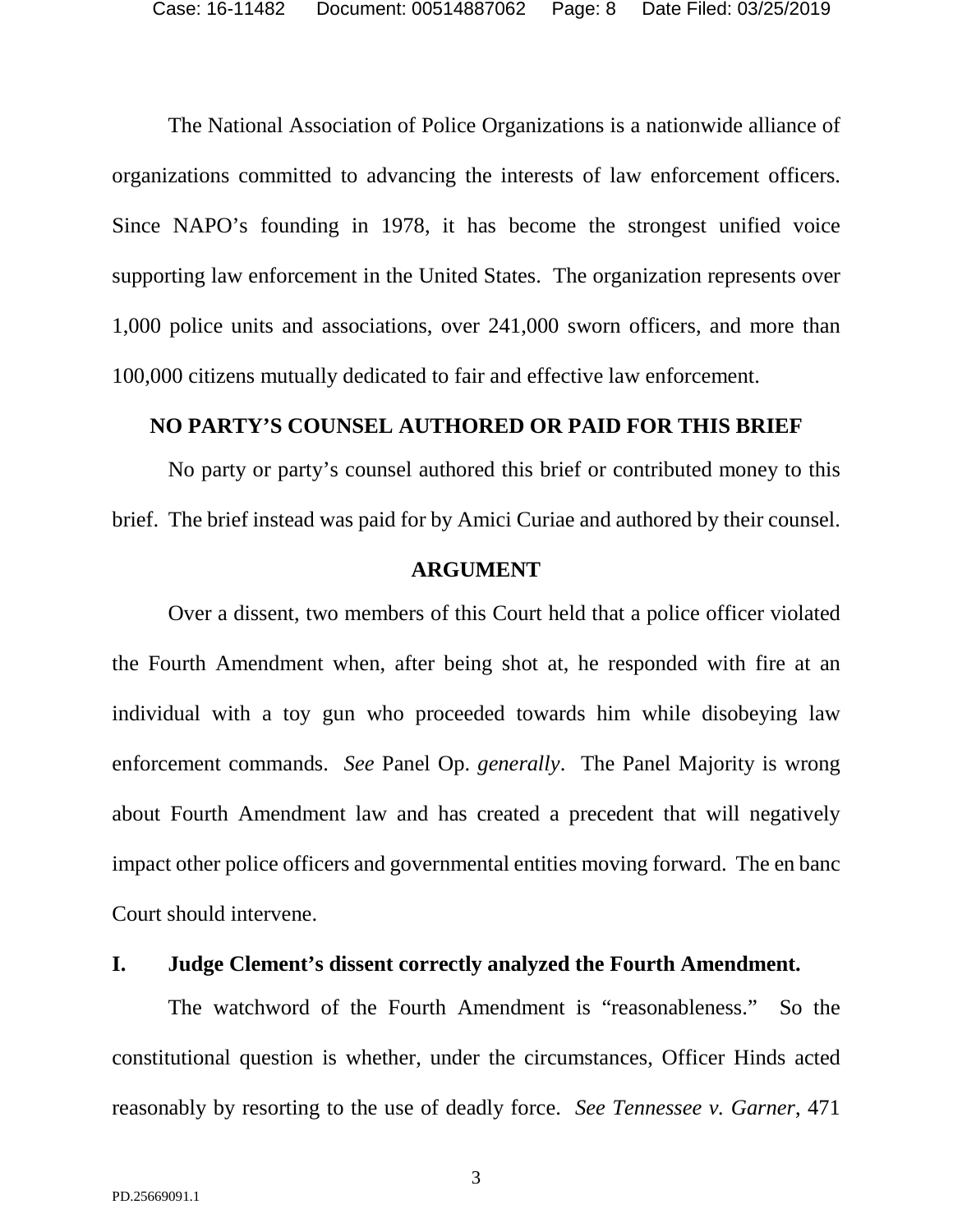U.S. 1, 7 (1985) (holding that an officer's use of deadly force constitutes a seizure within the meaning of the Fourth Amendment and therefore must be reasonable). Judge Clement correctly concluded that he did.<sup>1</sup>

Frankly, it would be difficult to add much to Judge Clement's thoughtful analysis. On pages 25 through 29, the Panel Dissent highlighted the extremely dangerous situation that Officer Hinds found himself in while trying to protect the public. A suspect shot at him and other officers, at close range and without provocation, and the suspect remained at large in a residential neighborhood. *See*  Panel Dissent at p.26.

<span id="page-16-0"></span>The dangerous situation, of course, was not one of Officer Hinds' own making. Courts understandably are concerned about officers utilizing deadly force when they themselves have created the need for a lethal response. *E.g., Allen v. Muskogee*, 119 F.3d 837, 840 (10th Cir. 1997) (considering whether the officer's "own reckless or deliberate conduct during the seizure unreasonably created the need to use such force") (quoted case omitted). But that was not at all what happened here. In addition to ducking shots from an active shooter, Officer Hinds was responding to "multiple calls of a man standing in a rural street shooting a pistol.]"

 $\overline{a}$ 1 There is a significant dispute in this case over a sham affidavit, but, even accepting the Panel Majority's failure to give deference to the District Court's evidentiary ruling, "[t]he result should [have] be[en] the same: Officer Hinds was still entitled to this [C]ourt's recognition that his behavior was reasonable." *See* Panel Dissent at p.23.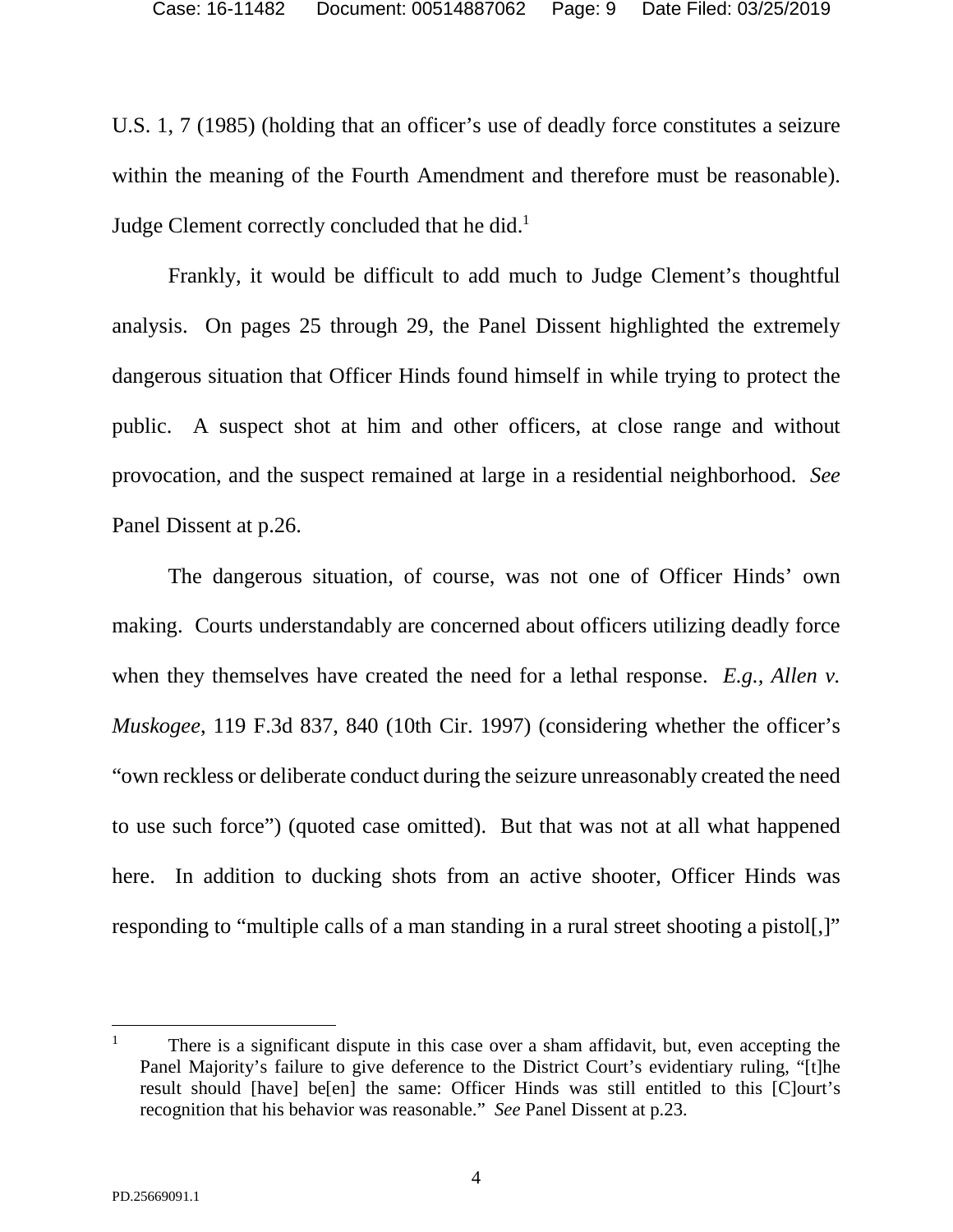"kicking at mailboxes[,]" "point[ing] a gun at a house[,]" and "appear[ing] agitated," all while talking "to himself and yelling[,] 'everyone's going to get theirs' and 'I'm just trying to get back what's mine.'" *See* Panel Op. at p.1. These facts are undisputed.

<span id="page-17-0"></span>"Reasonableness," contrary to the Panel Majority's implication, does not mean perfection. Although this case involves an extremely unfortunate situation, it has long been settled that the Fourth Amendment is not a rule of strict liability. For 70 years, the Supreme Court has interpreted the Constitution as affording "leeway" to officers in conducting their official duties. *See Brinegar v. United States*, 338 U.S. 160, 175-76 (1949). "[R]oom must be allowed for some mistakes[,]" the High Court has said, so long as "the mistakes [are] those of reasonable men." *Id*. at 176; *see also Hein v. North Carolina*, 135 S.Ct. 530, 534 (2014) (holding that the Fourth Amendment permits both reasonable mistakes of fact and law).<sup>2</sup>

<span id="page-17-2"></span><span id="page-17-1"></span>Just last Term, the Supreme Court reminded lower courts that the reasonableness standard does not present "a high bar." *See District of Columbia v. Wesby*, 138 S.Ct. 577, 586 (2018) (quoted case omitted). That sentiment, however, is found nowhere in the Panel Majority's analysis. Judge Clement correctly

<span id="page-17-3"></span><sup>2</sup> The Panel Majority wrongly (and dangerously) suggests the officers in this case reacted too quickly with the use of lethal force. Panel Op. at p.16. "[T]he law[, however,] does not require officers in a tense and dangerous situation to wait until the moment a suspect uses a deadly weapon to act to stop the suspect." *Mullenix v. Luna*, 136 S. Ct. 305, 311 (2015) (quoted case omitted). Any contrary rule would subject officers to dangers society cannot accept.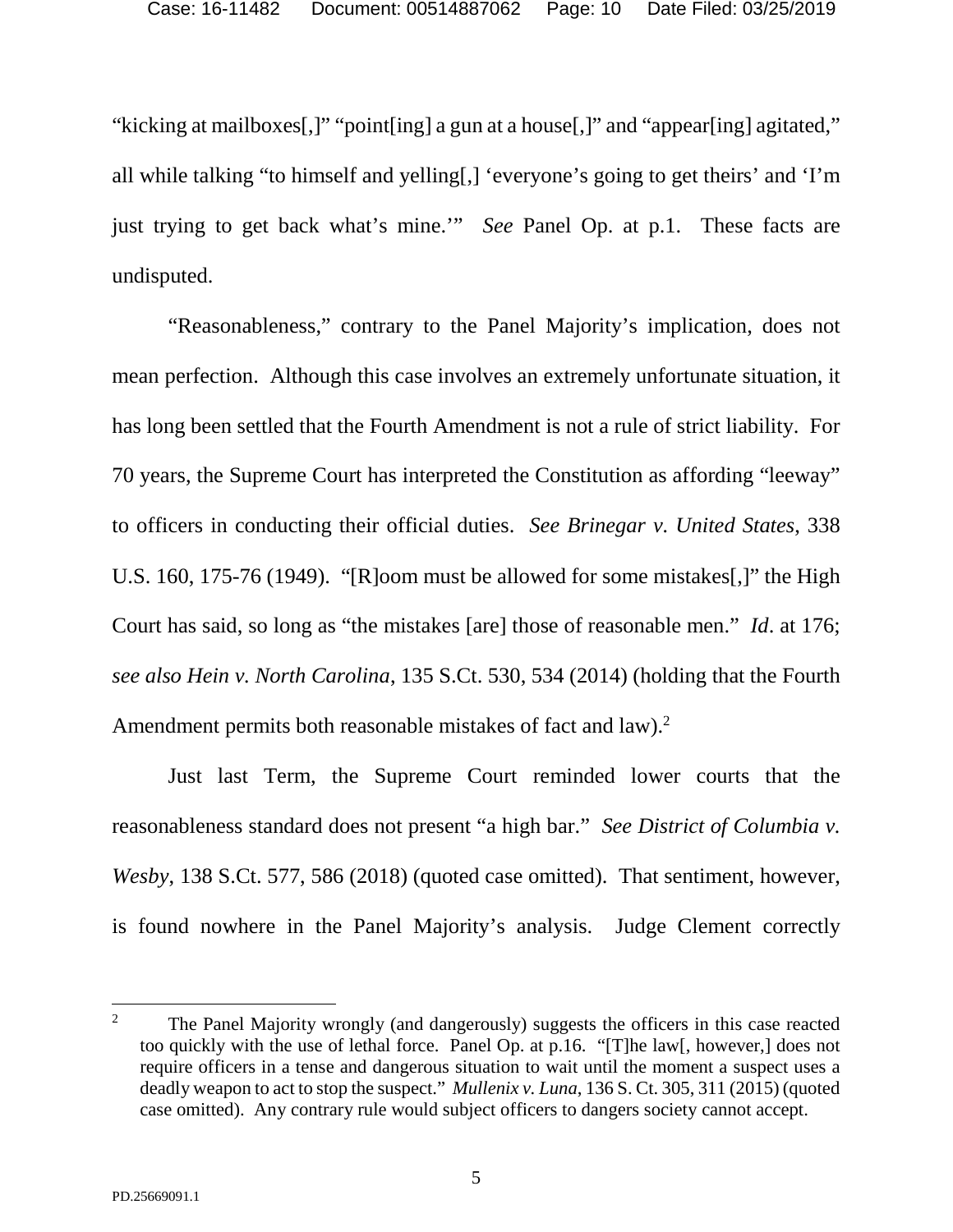criticized the Panel Majority for viewing this case through then lens "of courthouse chambers" instead of from the life or death situation that Officer Hinds and his fellow officers<sup>3</sup> faced in the field. *See* Panel Dissent at p.30.

<span id="page-18-1"></span>One could always Monday morning quarterback a tragic event and wonder why an officer did not do this or that differently. But the Fourth Amendment does not concern itself with that type of inquiry. *See Bell v. Irwin*, 321 F.3d 637, 641 (7th Cir. 2003) ("To say that police officers have acted within the bounds that the Constitution sets is not necessarily to say that they have acted wisely."). Reasonableness is the test, and Officer Hinds' actions in this case satisfy that minimal standard.

### <span id="page-18-0"></span>**II. If permitted to stand, this precedent will create problems in the future.**

Officer Hinds ultimately was granted qualified immunity, but that is cold comfort for future litigants. Significantly, two questions control qualified immunity: (1) whether the facts demonstrate a constitutional violation and (2) whether the implicated constitutional right was "clearly established" at the time of the defendant's conduct. *Pearson v. Callahan*, 555 U.S. 223, 230-32 (2009). Officer Hinds won at step two, but the Panel Majority's step one conclusion "invites future error." *See* Panel Dissent at p.29.

<span id="page-18-2"></span><sup>3</sup> It should not go unrecognized that Officer Hinds was not the only officer who fired shots. *See* Panel Op. at p.4. The fact that five different trained officers found it necessary to respond with gunfire underscores the reasonableness of Officer Hinds' actions. *Id*.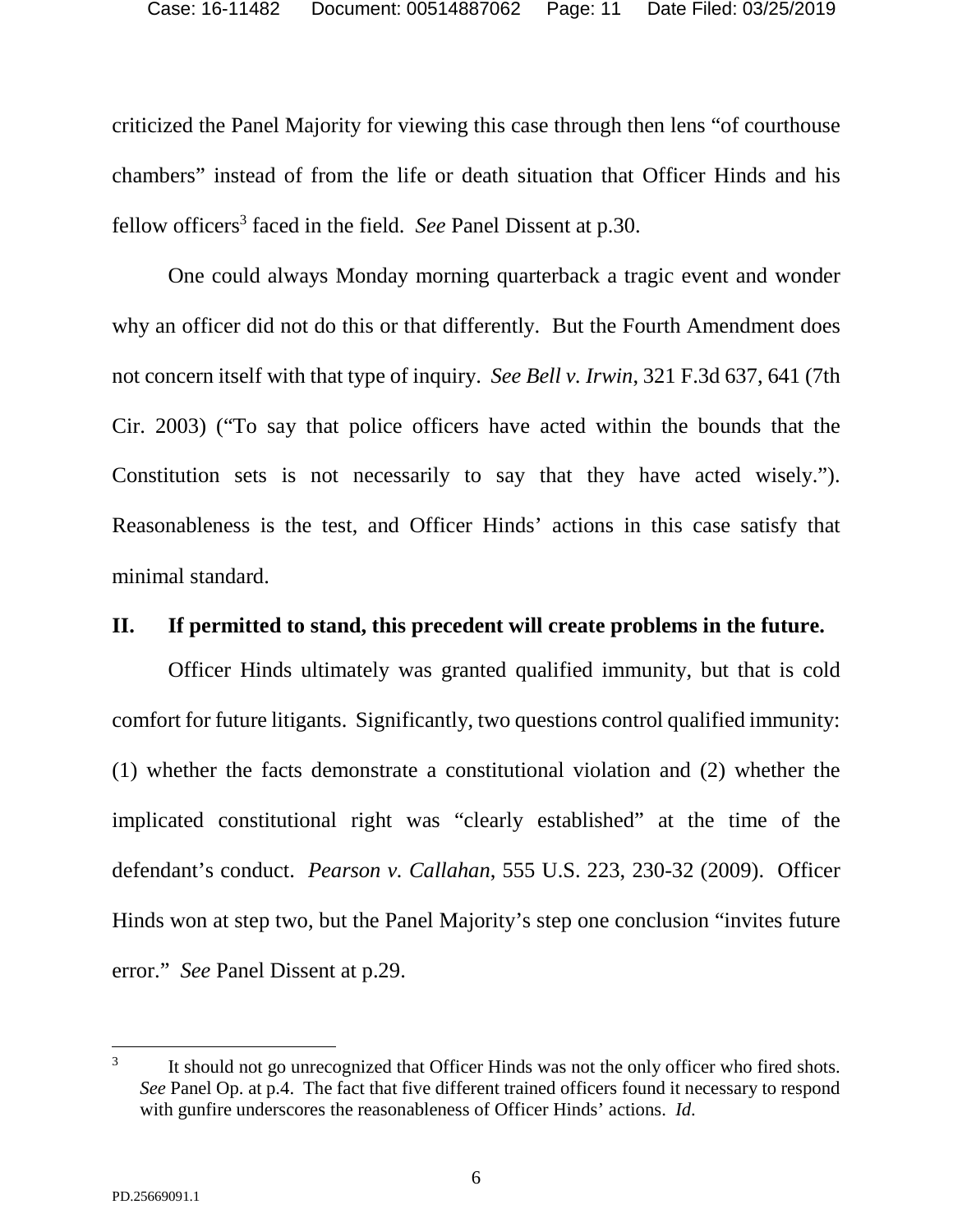<span id="page-19-2"></span>Specific concerns are twofold. First, plaintiffs and lower courts likely will now point to this case as "clearly established" law sufficient to defeat a claim of qualified immunity. *See Morgan v. Swanson*, 659 F.3d 359, 371-72 (5th Cir. 2011) (en banc) (acknowledging that Fifth Circuit cases are "authoritative," such that they count when evaluating the "clearly established law" requirement). Second, even beyond the qualified immunity context, this case likely will be used as a weapon to try and establish liability against municipalities and counties.<sup>4</sup> *See Alvarez v. City of Brownsville*, 904 F.3d 382, 390 (5th Cir. 2018) (en banc) (acknowledging that, like with qualified immunity, a constitutional violation is a necessary – but not sufficient – requirement of governmental liability). Neither result should be permitted.

### <span id="page-19-1"></span><span id="page-19-0"></span>**III. The Supreme Court has signaled that the type of error made in this case deserves correction.**

<span id="page-19-3"></span>There often is much debate about whether a case is "en banc worthy." By the text of the rule, the case needs to "involve[ ] a question of exceptional importance." *See* F.R.A.P. 35(a)(2). This is such a case and not just because it involves how the Constitution should be interpreted. *See, e.g., Nichols v. United States*, 563 F.3d 240, 242 (6th Cir. 2009) (en banc) ("We granted en banc review to decide an important constitutional question[.]").

<sup>4</sup> To be sure, the county-defendant in this case now faces another round of expensive litigation on remand, despite the Panel's holding that there was no clear violation of the Fourth Amendment.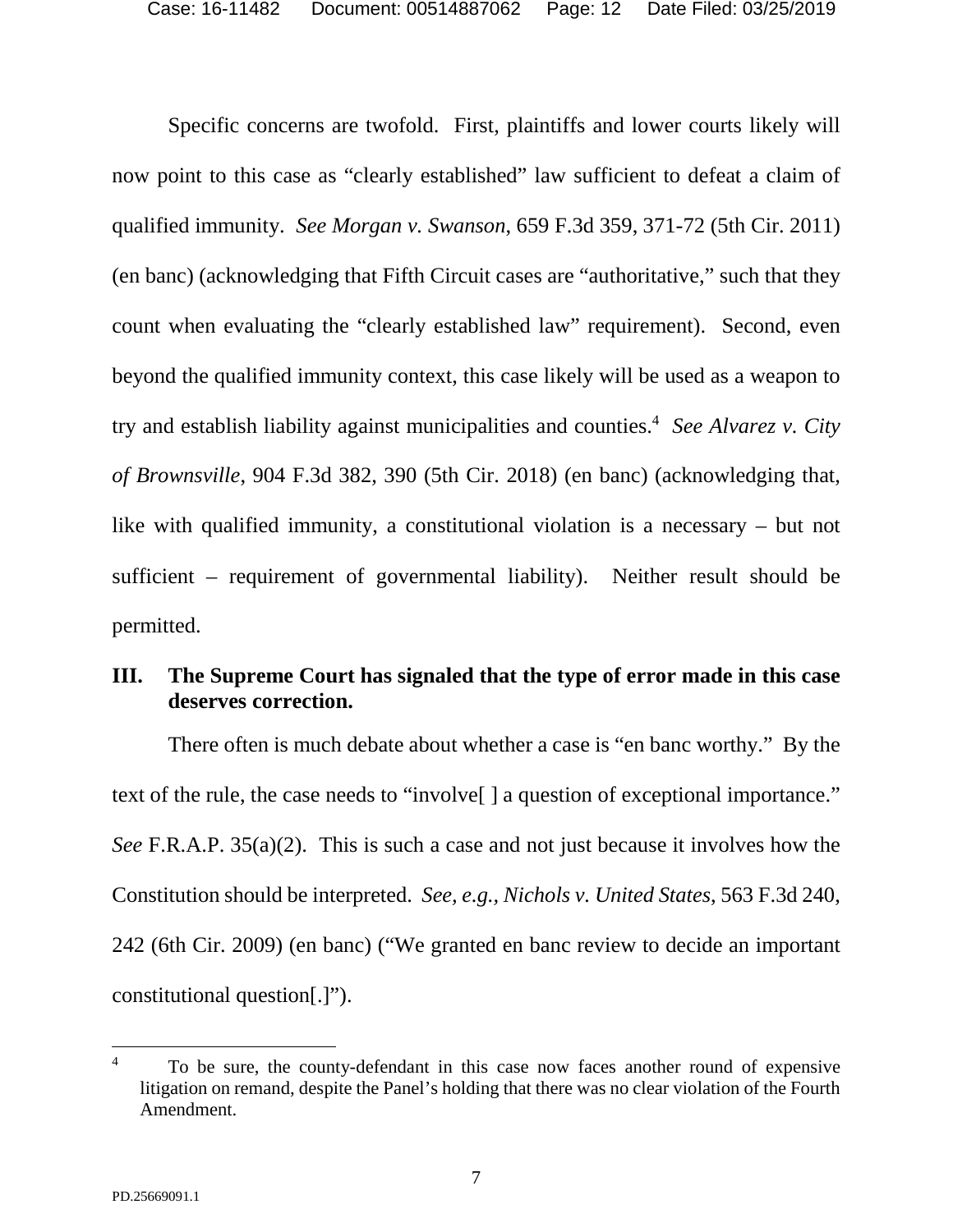<span id="page-20-16"></span>A contributing factor is the qualified immunity overlay – both with respect to Officer Hinds and with respect to future law enforcement officers. Commentators and Justices alike have recognized that qualified immunity enjoys a preferred status in the law. *See* William Baude, *Is Qualified Immunity Unlawful?*, 106 CAL. L. REV. 45, 82 (2018) (discussing the Supreme Court trend of reversing qualified immunity denials); *Kisela v. Hughes*, 138 S.Ct. 1148, 1162 (2017) (Sotomayor, J., dissenting) (arguing that the Supreme Court has "display[ed] an unflinching willingness" to accept qualified immunity cases). In no less than 15 cases in the past eight years, the Supreme Court has reversed qualified immunity denials, frequently through "strongly worded summary reversals."<sup>5</sup>

Together, the combination of constitutional interpretation and qualified immunity justifies review by the whole Court. This case includes a persuasive dissent, and even the Panel Majority could not say that Officer Hinds' conduct was

<span id="page-20-15"></span><span id="page-20-14"></span><span id="page-20-13"></span><span id="page-20-12"></span><span id="page-20-11"></span><span id="page-20-10"></span><span id="page-20-9"></span><span id="page-20-8"></span><span id="page-20-7"></span><span id="page-20-6"></span><span id="page-20-5"></span><span id="page-20-4"></span><span id="page-20-3"></span><span id="page-20-2"></span><span id="page-20-1"></span><span id="page-20-0"></span><sup>5</sup> *See City of Escondido v. Emmons*, 139 S.Ct. 500 (2019) (summary reversal); *Kisela v. Hughes*, 138 S.Ct. 1148 (2018) (summary reversal); *District of Columbia v. Wesby*, 138 S.Ct. 577 (2018); *White v. Pauly,* 137 S.Ct. 548 (2017) (summary reversal); *Mullenix v. Luna*, 136 S.Ct. 305 (2015) (summary reversal); *Taylor v. Barkes*, 135 S.Ct. 2042 (2015) (summary reversal); *City & County of San Francisco v. Sheehan*, 135 S.Ct. 1765 (2015); *Carroll v. Carman*, 135 S.Ct. 348 (2014) (summary reversal); *Plumhoff v. Rickard*, 134 S.Ct. 2012 (2014); *Wood v. Moss*, 134 S.Ct. 2056 (2014); *Stanton v. Sims*, 134 S.Ct. 3 (2013) (summary reversal); *Reichle v. Howards*, 566 U.S. 658 (2012); *Ryburn v. Huff*, 132 S.Ct. 987 (2012) (summary reversal); *Messerschmidt v. Millender*, 132 S.Ct. 1235 (2012); *Ashcroft v. al–Kidd*, 563 U.S. 731 (2011). In 2016, then-Judge Kavanugh made a similar point while dissenting from the D.C. Circuit's refusal to hear *Wesby* en banc, at which time the Supreme Court had "issued 11 decisions reversing federal courts of appeals in qualified immunity cases" "in just the past five years[.]" *See Wesby v. District of Columbia*, 816 F.3d 96 (D.C. Cir. 2016) (Kavanaugh, J., dissenting).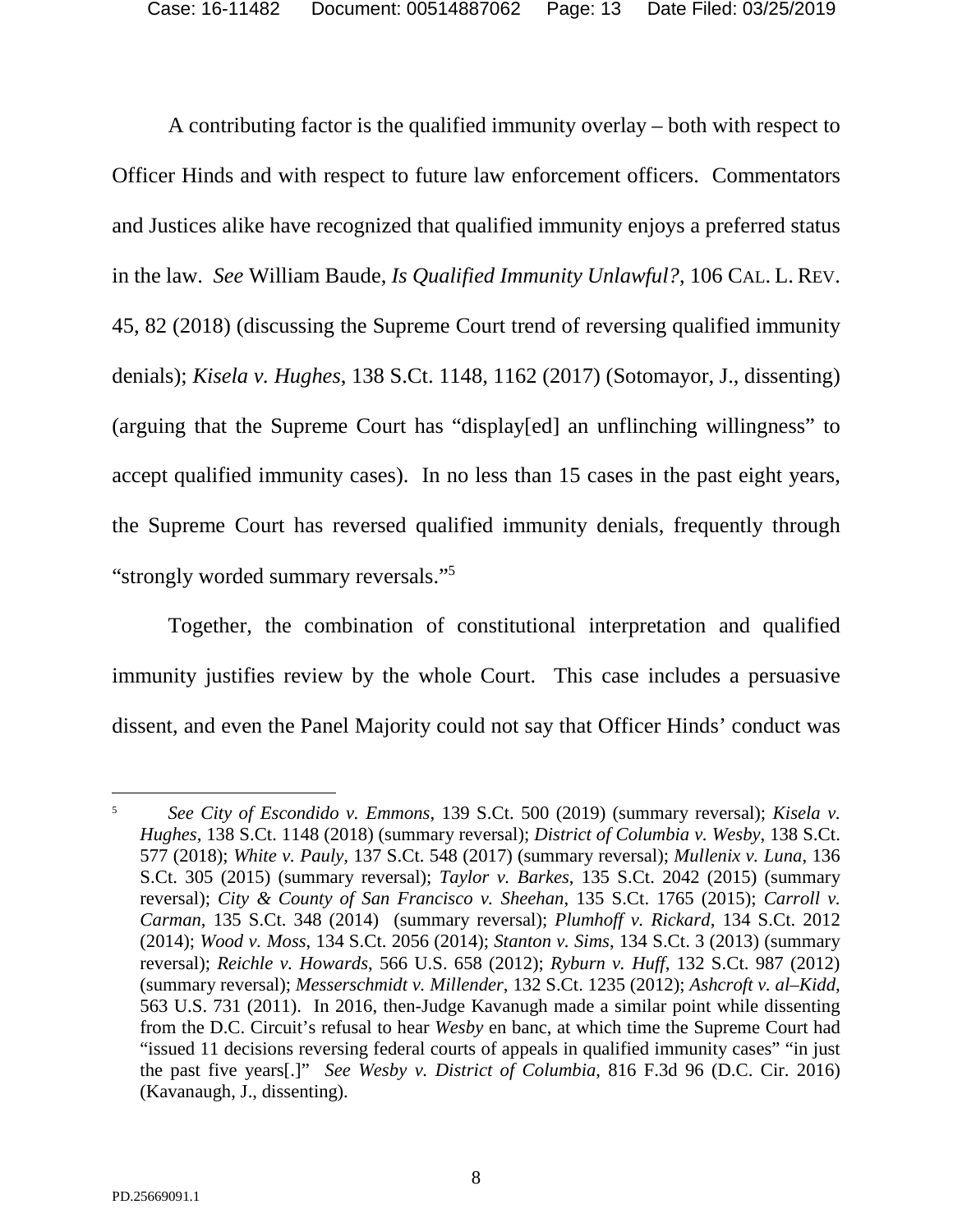"clearly" unconstitutional. When, as here, there are differing views about such important issues, Rule 35's requirements are satisfied.

## <span id="page-21-0"></span>**IV. At a minimum, this Court should stay consideration of the County's petition until after the** *Cole* **case is decided.**

Recently, this Court vacated the panel opinion in the *Cole* case. *See* 915 F.3d 378 (Feb. 8, 2019). *Cole*, like this, involves the issue of whether an officer acted reasonably in utilizing deadly force. Because the en banc Court's analysis could speak to the issues here, it would be prudent to hold this case in abeyance.

## **CONCLUSION**

<span id="page-21-1"></span>Judge Clement's dissent called for further review, stating specifically that, "[h]opefully," the Panel Majority's "errors will be corrected before we face their effects." *See* Panel Dissent at p.30. Both parties likewise have requested en banc consideration. The full Court should answer the call for action and grant re-hearing under Rule 35.

Dated: March 25, 2019

Respectfully submitted,

By: <u>/s/ G. Todd Butler</u> G. Todd Butler, MB #102907 PHELPS DUNBAR LLP 4270 I-55 North Jackson, Mississippi 39211-6391 P.O. Box 16114 Jackson, Mississippi 39236-6114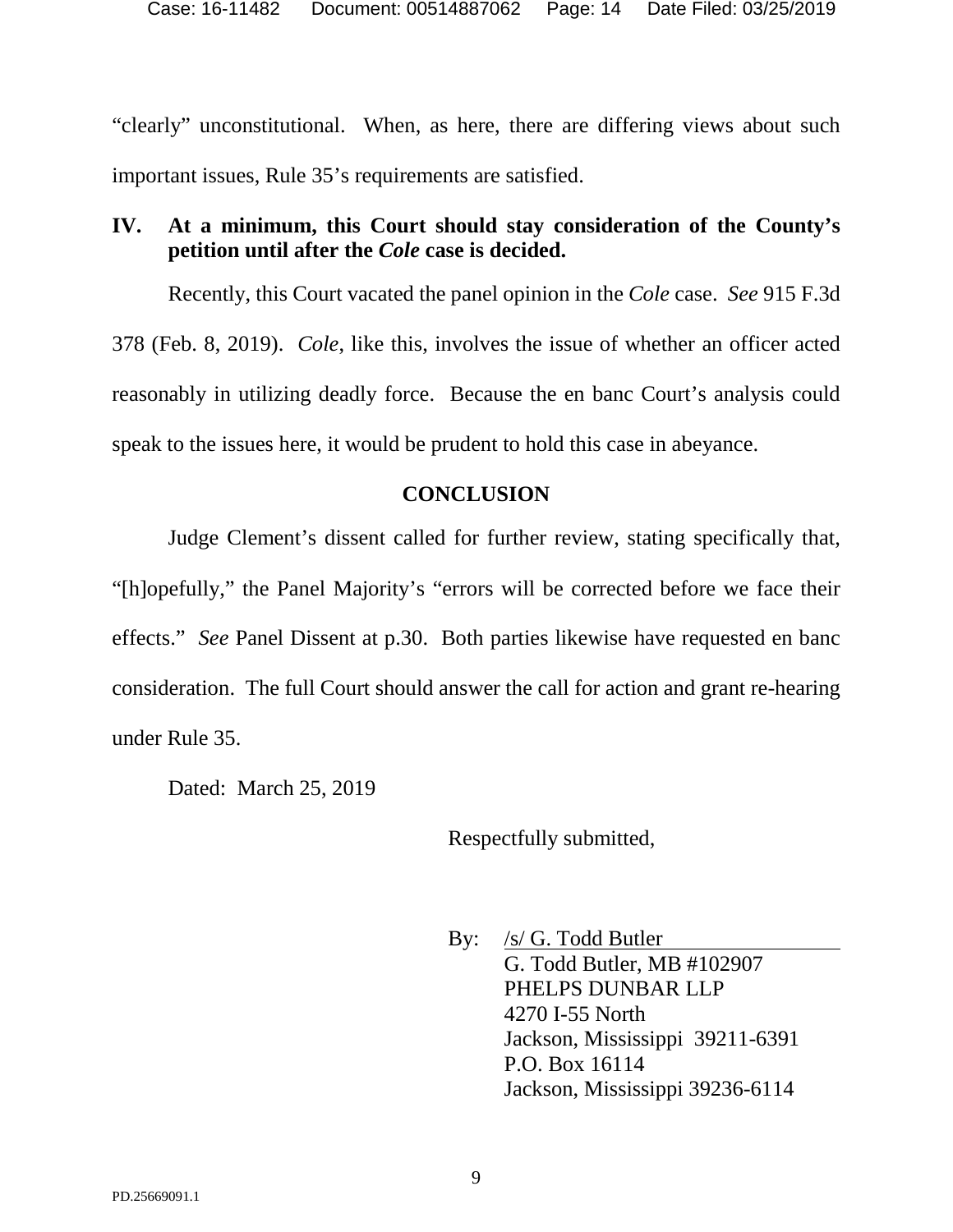Telephone: (601) 352-2300 Telecopier: (601) 360-9777

*Counsel for Amici Curiae*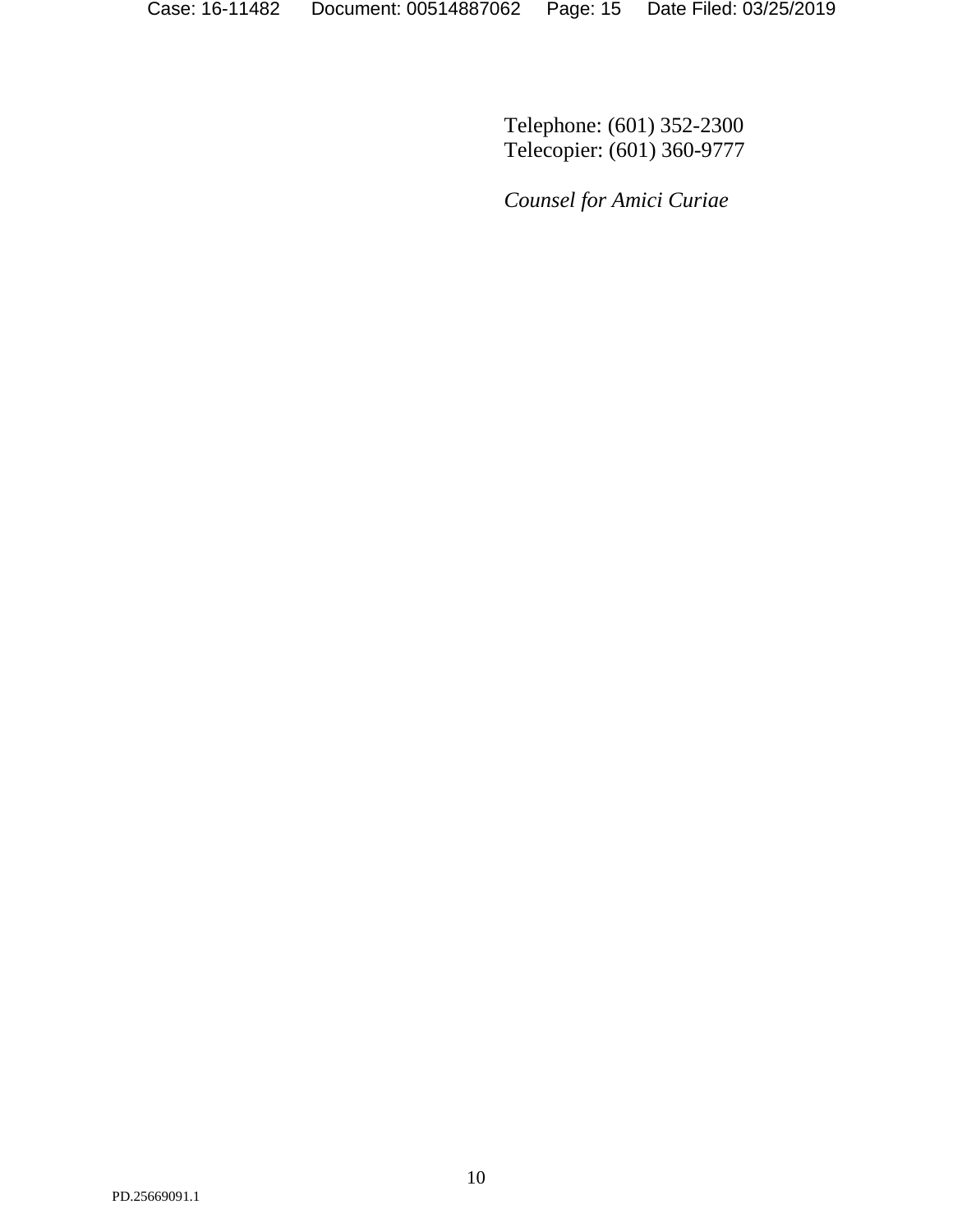## <span id="page-23-0"></span>**CERTIFICATE OF COMPLIANCE WITH TYPE-VOLUME LIMITATION, TYPEFACE REQUIREMENTS AND TYPE STYLE REQUIREMENTS**

1. This brief complies with the type-volume limitation of Fed R. App. P. 29(b)(4) because, excluding the parts of the brief exempted by Fed. R. App. P. 32(f), it contains 2,175 words.

2. This brief complies with the typeface requirements of Fed. R. App. P.  $32(a)(5)$  and the type style requirements of Fed. R. App. P.  $32(a)(6)$  because it has been prepared in proportionally-spaced typeface, including serifs, using Word, in Times New Roman 14-point font, except for the footnotes, which are in proportionally-spaced typeface, including serifs, using Word in Times New Roman 12-point font.

Respectfully Submitted,

By: /s/ G. Todd Butler G. TODD BULTER

Dated: March 25, 2019.